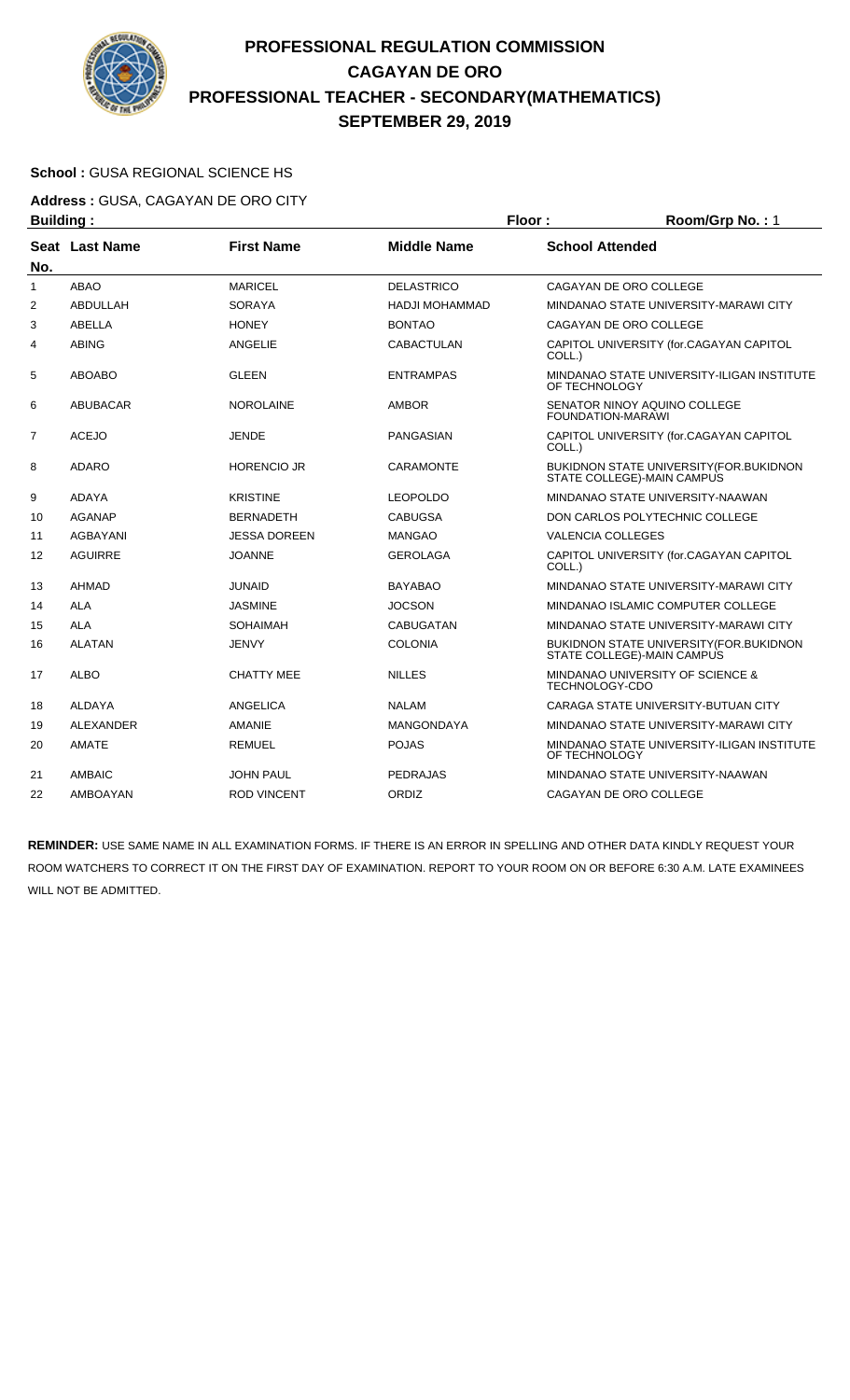

### **School :** GUSA REGIONAL SCIENCE HS

**Address :** GUSA, CAGAYAN DE ORO CITY **Building : Floor : Room/Grp No. :** 2

| sananig .      |                 |                      |                    |                                                              |
|----------------|-----------------|----------------------|--------------------|--------------------------------------------------------------|
| No.            | Seat Last Name  | <b>First Name</b>    | <b>Middle Name</b> | <b>School Attended</b>                                       |
| 1              | <b>AMINODEN</b> | <b>SITTIE AINA</b>   | <b>PACALNA</b>     | MINDANAO STATE UNIVERSITY-MARAWI CITY                        |
| $\overline{2}$ | <b>AMOLADOR</b> | <b>RENAGEN</b>       | <b>MONTEMOR</b>    | LANAO DEL NORTE AGRICULTURAL COLLEGE                         |
| 3              | <b>AMORIO</b>   | <b>SHIENNA MARIE</b> | <b>GABUTAN</b>     | <b>XAVIER UNIVERSITY</b>                                     |
| 4              | <b>AMOROSO</b>  | <b>ELLA FE</b>       | <b>DEL PUERTO</b>  | CEBU INSTITUTE OF TECHNOLOGY - UNIVERSITY                    |
| 5              | <b>AMPA</b>     | <b>MONERAH</b>       | <b>SUMALI</b>      | MINDANAO STATE UNIVERSITY-MARAWI CITY                        |
| 6              | AMPER           | <b>ROGELENE</b>      | <b>DADIOS</b>      | MINDANAO UNIVERSITY OF SCIENCE &<br><b>TECHNOLOGY-CDO</b>    |
| 7              | <b>AMPUAN</b>   | <b>NORHALIN</b>      | M                  | MINDANAO STATE UNIVERSITY-MARAWI CITY                        |
| 8              | <b>AMPUAN</b>   | <b>NORMILAH</b>      | LAWI               | SENATOR NINOY AQUINO COLLEGE<br>FOUNDATION-MARAWI            |
| 9              | ANDRADE         | <b>ORLAN JAMES</b>   | <b>DEDORO</b>      | DON CARLOS POLYTECHNIC COLLEGE                               |
| 10             | ANGCOLO         | <b>ALLADIN</b>       | <b>MACARIMBANG</b> | <b>BALABAGAN TRADE SCHOOL</b>                                |
| 11             | ANSIT           | MAREZA               | <b>RICAFORT</b>    | DON CARLOS POLYTECHNIC COLLEGE                               |
| 12             | <b>AQUINO</b>   | <b>LOVELY ROSE</b>   | <b>FILIPINAS</b>   | NEGROS ORIENTAL STATE UNIVERSITY (CVPC)-<br><b>DUMAGUETE</b> |
| 13             | <b>ARAGASI</b>  | <b>YUSOPH</b>        | LANGCO             | <b>JAMIATU MUSLIM MINDANAO</b>                               |
| 14             | <b>ARCILLA</b>  | <b>ADLAI</b>         | <b>OPAMEN</b>      | MINDANAO STATE UNIVERSITY-ILIGAN INSTITUTE<br>OF TECHNOLOGY  |
| 15             | <b>ASENORIO</b> | <b>VON MIGUEL</b>    | <b>PABILONA</b>    | CENTRAL MINDANAO UNIVERSITY                                  |
| 16             | <b>ASUM</b>     | CAMAR                | <b>LOMANGCO</b>    | ADAMSON UNIVERSITY                                           |
| 17             | <b>ATLAO</b>    | <b>REGINE</b>        | <b>SALVAN</b>      | CENTRAL MINDANAO UNIVERSITY                                  |
| 18             | <b>AYTA</b>     | <b>ADRIAN</b>        | <b>HOLOYOHOY</b>   | JOSEFINA H. CERILLES STATE COLLEGE-MAIN-<br>MATI(JHCPC)      |
| 19             | <b>AZUCENAS</b> | <b>SHEILA MAE</b>    | <b>GASIS</b>       | MINDANAO UNIVERSITY OF SCIENCE &<br><b>TECHNOLOGY-CDO</b>    |
| 20             | <b>BABAY</b>    | KAREN GRACE          | <b>ENOY</b>        | HINATUAN SOUTHERN COLLEGE (for.USP)                          |
| 21             | <b>BABON</b>    | <b>MARK JOSEPH</b>   | <b>MARCON</b>      | SAN AGUSTIN INSTITUTE OF TECHNOLOGY                          |
| 22             | <b>BACLAYA</b>  | <b>LOVELY CARE</b>   | <b>MUTIA</b>       | MINDANAO STATE UNIVERSITY-ILIGAN INSTITUTE<br>OF TECHNOLOGY  |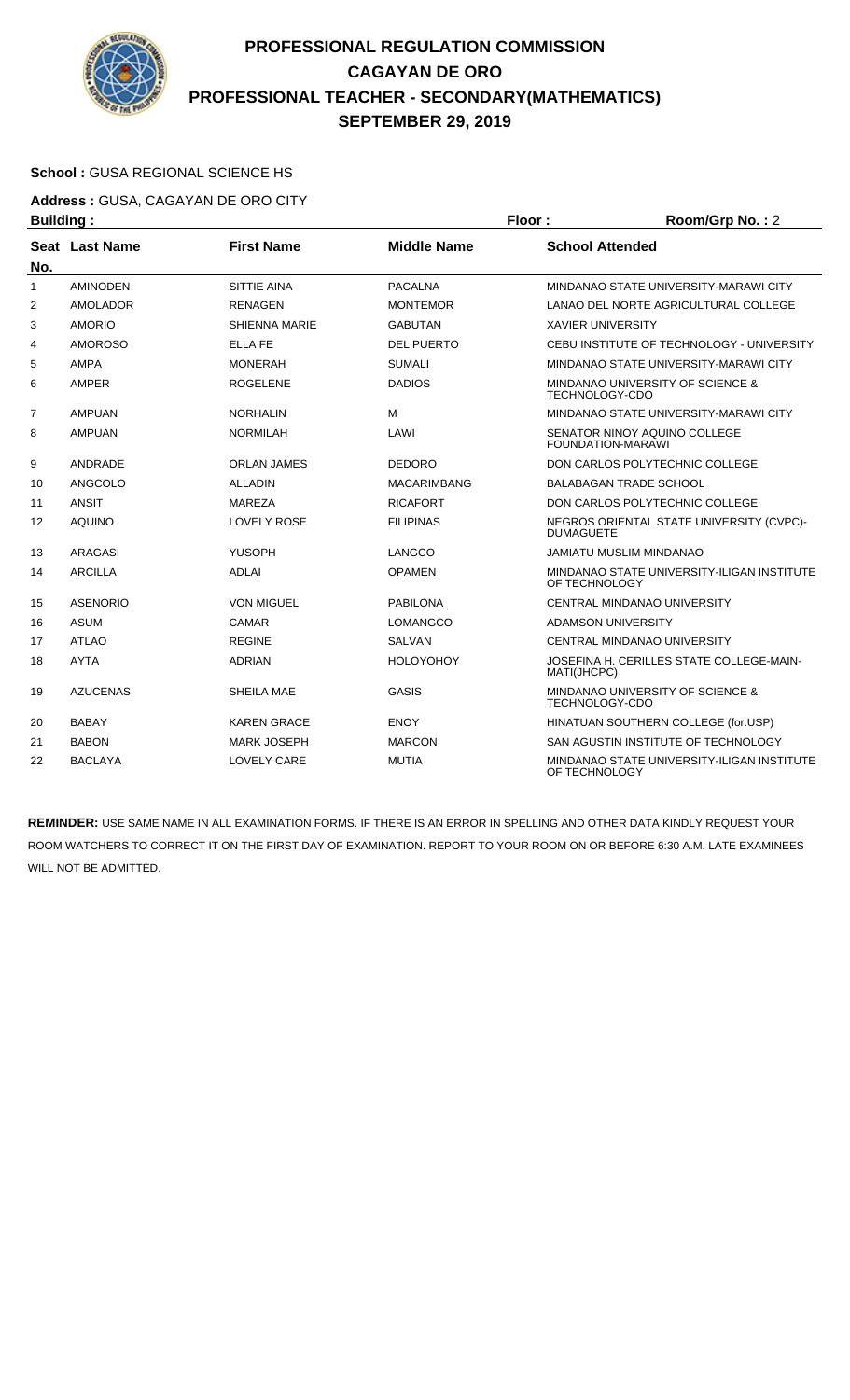

#### **School :** GUSA REGIONAL SCIENCE HS

**Address :** GUSA, CAGAYAN DE ORO CITY **Building : Floor : Room/Grp No. :** 3

|                | bununiyi.             |                            | . וטטו             | ס באו קוסווויטטו                                                       |
|----------------|-----------------------|----------------------------|--------------------|------------------------------------------------------------------------|
| No.            | <b>Seat Last Name</b> | <b>First Name</b>          | <b>Middle Name</b> | <b>School Attended</b>                                                 |
| $\mathbf{1}$   | <b>BAGUHIN</b>        | NIñO JULIUS                | <b>COCAMAS</b>     | MINDANAO UNIVERSITY OF SCIENCE &<br>TECHNOLOGY-CDO                     |
| 2              | <b>BAGUIO</b>         | <b>FATIMA</b>              |                    | MINDANAO STATE UNIVERSITY-ILIGAN INSTITUTE<br>OF TECHNOLOGY            |
| 3              | <b>BAGUIO</b>         | <b>MENCHIE</b>             | YANGYANG           | WEST MINDANAO STATE UNIVERSITY - MOLAVE,<br>ZAMBOANGA DEL SUR          |
| 4              | <b>BAHIAN</b>         | <b>MARY GRACE</b>          | <b>BALABAT</b>     | MINDANAO UNIVERSITY OF SCIENCE &<br>TECHNOLOGY-CDO                     |
| 5              | <b>BALANSAG</b>       | AMIE GRACE                 | <b>ALSOLA</b>      | CENTRAL MINDANAO UNIVERSITY                                            |
| 6              | <b>BALATERO</b>       | <b>AZENETTE</b>            | <b>PUGALES</b>     | MINDANAO STATE UNIVERSITY-ILIGAN INSTITUTE<br>OF TECHNOLOGY            |
| $\overline{7}$ | <b>BALINDONG</b>      | ASIYAH                     | <b>BUSRAN</b>      | MINDANAO STATE UNIVERSITY-ILIGAN INSTITUTE<br>OF TECHNOLOGY            |
| 8              | <b>BALLORI</b>        | ANGEL CLEO                 | <b>RAMIREZ</b>     | MINDANAO UNIVERSITY OF SCIENCE &<br>TECHNOLOGY-CDO                     |
| 9              | <b>BALURAN</b>        | SHERLA MAE                 | <b>ABAPO</b>       | CENTRAL MINDANAO UNIVERSITY                                            |
| 10             | <b>BALUYOS</b>        | <b>AINA MAY</b>            | <b>OLIVEROS</b>    | MINDANAO UNIVERSITY OF SCIENCE &<br>TECHNOLOGY-CDO                     |
| 11             | BARA'ACAL             | AMNAH                      | <b>MAGUNGUN</b>    | JAMIATU MUSLIM MINDANAO                                                |
| 12             | <b>BARIMBAO</b>       | JACEL JANE                 | <b>LIGUTOM</b>     | MINDANAO STATE UNIVERSITY-ILIGAN INSTITUTE<br>OF TECHNOLOGY            |
| 13             | <b>BARROS</b>         | <b>MECEL</b>               | <b>MAGLANGIT</b>   | BUKIDNON STATE UNIVERSITY (FOR. BUKIDNON<br>STATE COLLEGE)-MAIN CAMPUS |
| 14             | <b>BASHER</b>         | SITTIE AINAH               | CALI               | MINDANAO STATE UNIVERSITY-MARAWI CITY                                  |
| 15             | <b>BASUL</b>          | <b>MERRY GRACE</b>         | <b>TADIPA</b>      | MINDANAO UNIVERSITY OF SCIENCE &<br><b>TECHNOLOGY-CDO</b>              |
| 16             | BATUA-AN              | <b>SAILANI</b>             | <b>BARATAMAN</b>   | MINDANAO ISLAMIC COMPUTER COLLEGE                                      |
| 17             | <b>BAUTISTA</b>       | <b>JEFFREY</b>             | <b>ANVENGO</b>     | MINDANAO UNIVERSITY OF SCIENCE &<br>TECHNOLOGY-CDO                     |
| 18             | <b>BAZ</b>            | <b>MARY ANGELA CELESTE</b> | <b>ACUNO</b>       | MINDANAO UNIVERSITY OF SCIENCE &<br>TECHNOLOGY-CDO                     |
| 19             | <b>BELARMINO</b>      | JENILYN                    | LAGUMBAY           | MINDANAO UNIVERSITY OF SCIENCE &<br>TECHNOLOGY-CDO                     |
| 20             | <b>BELISARIO</b>      | ANGELICA                   | VASQUEZ            | BUKIDNON STATE UNIVERSITY (FOR. BUKIDNON<br>STATE COLLEGE)-MAIN CAMPUS |
| 21             | <b>BERNADES</b>       | RHEEZA LEE JEAN            | <b>BACONGA</b>     | MINDANAO UNIVERSITY OF SCIENCE &<br><b>TECHNOLOGY-CDO</b>              |
| 22             | <b>BESEOS</b>         | <b>JULA MAE</b>            | <b>ECHALICO</b>    | CENTRAL MINDANAO UNIVERSITY                                            |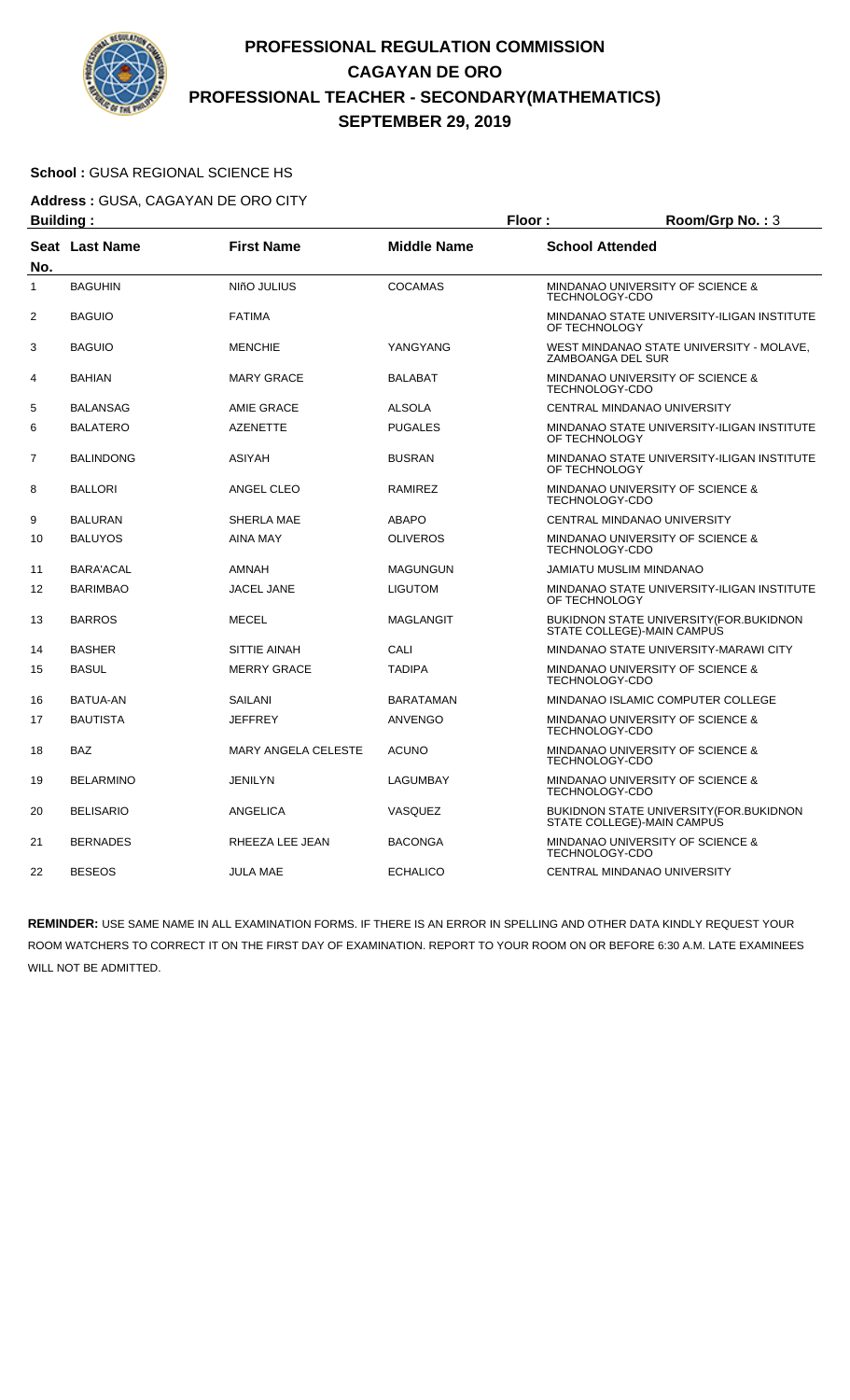

### **School :** GUSA REGIONAL SCIENCE HS

**Address :** GUSA, CAGAYAN DE ORO CITY

| <b>Building:</b> |                       |                          |                    | Floor:                 | Room/Grp No.: 4                                                              |
|------------------|-----------------------|--------------------------|--------------------|------------------------|------------------------------------------------------------------------------|
| No.              | <b>Seat Last Name</b> | <b>First Name</b>        | <b>Middle Name</b> | <b>School Attended</b> |                                                                              |
| 1                | <b>BLANCO</b>         | CARME                    |                    | SALLE)                 | LA SALLE UNIVERSITY (for.IMMA.CONCEPCION-LA                                  |
| 2                | <b>BLANDO</b>         | DAISY JOY                | <b>SUJETADO</b>    |                        | DON CARLOS POLYTECHNIC COLLEGE                                               |
| 3                | <b>BOLONOS</b>        | <b>REY JANE</b>          | <b>SAROCAM</b>     |                        | CENTRAL MINDANAO UNIVERSITY                                                  |
| 4                | <b>BONGCAYAO</b>      | <b>ANNAROSE</b>          | <b>SALVO</b>       |                        | MINDANAO STATE UNIVERSITY-NAAWAN                                             |
| 5                | <b>BONITA</b>         | MA. CHRISTINA            | <b>CLEMEN</b>      | TECHNOLOGY-CDO         | MINDANAO UNIVERSITY OF SCIENCE &                                             |
| 6                | <b>BUAYABAN</b>       | <b>CATHERINE CELESTE</b> | <b>PABILONA</b>    | TECHNOLOGY-CDO         | MINDANAO UNIVERSITY OF SCIENCE &                                             |
| $\overline{7}$   | <b>BUICO</b>          | <b>LEAH KRISTINE</b>     | <b>BALDOZA</b>     |                        | SAINT PAUL UNIVERSITY-SURIGAO                                                |
| 8                | <b>BULANG</b>         | <b>MARY ROSE</b>         | <b>MAGALLANES</b>  | TECHNOLOGY-CDO         | MINDANAO UNIVERSITY OF SCIENCE &                                             |
| 9                | <b>BUNA</b>           | EVEM SHEHERAZADE         | <b>HERNANDEZ</b>   |                        | SAINT PAUL UNIVERSITY-SURIGAO                                                |
| 10               | <b>BUNA</b>           | <b>MARY JOY</b>          | <b>TALLE</b>       |                        | LICEO DE CAGAYAN UNIVERSITY                                                  |
| 11               | <b>BUSTAMANTE</b>     | <b>FELY</b>              | <b>GLORIA</b>      |                        | BUKIDNON STATE UNIVERSITY (FOR. BUKIDNON<br>STATE COLLEGE)-MAIN CAMPUS       |
| 12               | <b>BUSTAMANTE</b>     | <b>GLADYS</b>            | <b>ROXAS</b>       | OF TECHNOLOGY          | MINDANAO STATE UNIVERSITY-ILIGAN INSTITUTE                                   |
| 13               | <b>BUSTILLO</b>       | <b>SHERWIN</b>           | <b>SAMANTE</b>     |                        | <b>ILIGAN CAPITOL COLLEGE</b>                                                |
| 14               | <b>BUYAN</b>          | <b>IRISH GRAPE</b>       | <b>ANIERO</b>      |                        | <b>BUKIDNON STATE UNIVERSITY (FOR.BUKIDNON</b><br>STATE COLLEGE)-MAIN CAMPUS |
| 15               | <b>CABACTULAN</b>     | <b>KYLE JAY</b>          | <b>PAO</b>         | <b>TECHNOLOGY-CDO</b>  | MINDANAO UNIVERSITY OF SCIENCE &                                             |
| 16               | CABALLERO             | EL SHAINE MAY            | LABADAN            |                        | CAGAYAN DE ORO COLLEGE                                                       |
| 17               | CABALUNA              | <b>REJOICE</b>           | ZAGADO             |                        | CAGAYAN DE ORO COLLEGE                                                       |
| 18               | CABANTAC              | <b>MARJUN</b>            | <b>TUGAP</b>       |                        | CENTRAL MINDANAO UNIVERSITY                                                  |
| 19               | <b>CABATUAN</b>       | <b>AISEL</b>             | <b>SALES</b>       | <b>TECHNOLOGY-CDO</b>  | MINDANAO UNIVERSITY OF SCIENCE &                                             |
| 20               | <b>CABUGATAN</b>      | JUHAIRAH                 | PANARAAG           |                        | MINDANAO STATE UNIVERSITY-MARAWI CITY                                        |
| 21               | <b>CABUGATAN</b>      | <b>NORFARIMAH</b>        | PINAZANGCA         |                        | SENATOR NINOY AQUINO COLLEGE<br>FOUNDATION-MARAWI                            |
| 22               | CAGALAWAN             | <b>JOEBETH</b>           | <b>YPIL</b>        |                        | CENTRAL MINDANAO UNIVERSITY                                                  |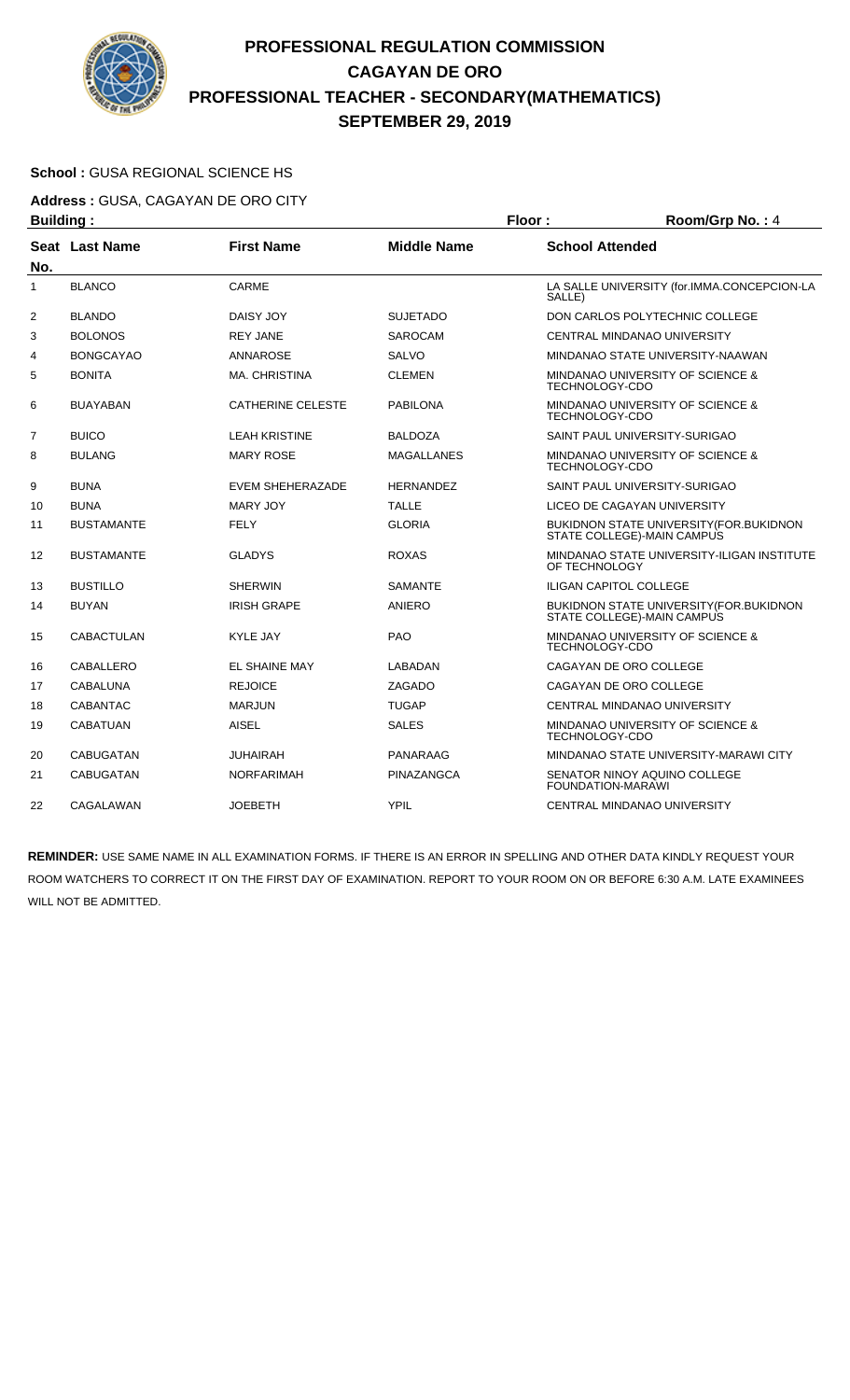

### **School :** GUSA REGIONAL SCIENCE HS

**Address :** GUSA, CAGAYAN DE ORO CITY

|              | <b>Building:</b> |                          |                    |                        | Room/Grp No.: 5                                                              |
|--------------|------------------|--------------------------|--------------------|------------------------|------------------------------------------------------------------------------|
| No.          | Seat Last Name   | <b>First Name</b>        | <b>Middle Name</b> | <b>School Attended</b> |                                                                              |
| $\mathbf{1}$ | <b>CAGULADA</b>  | <b>JOHN BERT</b>         | <b>PALPALLATOC</b> |                        | CENTRAL MINDANAO UNIVERSITY                                                  |
| 2            | CAHANAP          | LIBERATO JR              | CAIN               |                        | <b>BUKIDNON STATE UNIVERSITY (FOR.BUKIDNON</b><br>STATE COLLEGE)-MAIN CAMPUS |
| 3            | <b>CALAHAT</b>   | <b>CLYZA</b>             | LAHAYLAHAY         |                        | MISAMIS UNIVERSITY-OZAMIS CITY                                               |
| 4            | <b>CALISO</b>    | <b>NOLI</b>              | CAMOS              | OF TECHNOLOGY          | MINDANAO STATE UNIVERSITY-ILIGAN INSTITUTE                                   |
| 5            | CALOOY           | <b>RAFFY</b>             | <b>BUCO</b>        |                        | STELLA MARIS COLLEGE-OROQUIETA CITY                                          |
| 6            | CALUNOD          | MA. KATHERINE            | <b>LUBRICO</b>     | OF TECHNOLOGY          | MINDANAO STATE UNIVERSITY-ILIGAN INSTITUTE                                   |
| 7            | CAMAL            | <b>ZENAIDA</b>           | <b>SALEM</b>       |                        | SENATOR NINOY AQUINO COLLEGE<br><b>FOUNDATION-MARAWI</b>                     |
| 8            | CAMANIAN         | <b>JOESECA</b>           | <b>ALBA</b>        |                        | SAINT PETER COLLEGE-BALINGASAG                                               |
| 9            | <b>CAMBAYA</b>   | <b>EDENLY JANE</b>       | <b>DUMALE</b>      |                        | BUKIDNON STATE UNIVERSITY(FOR.BUKIDNON<br>STATE COLLEGE)-MAIN CAMPUS         |
| 10           | <b>CAMOTA</b>    | <b>CASANDRA</b>          | <b>PINDO</b>       |                        | MINDANAO STATE UNIVERSITY-(MAIGO SAT)                                        |
| 11           | CANAMAN          | <b>GIOVENILLE</b>        | <b>ALABA</b>       | TECHNOLOGY-CDO         | MINDANAO UNIVERSITY OF SCIENCE &                                             |
| 12           | CANEOS           | <b>JOHNRYLL</b>          |                    |                        | SAINT PETER COLLEGE-BALINGASAG                                               |
| 13           | <b>CANUNAYON</b> | <b>SHERELIE</b>          | LLUBIT             | TECHNOLOGY-CDO         | MINDANAO UNIVERSITY OF SCIENCE &                                             |
| 14           | <b>CASAS</b>     | <b>HONEYLOU</b>          | <b>NOBLE</b>       |                        | CENTRAL MINDANAO UNIVERSITY                                                  |
| 15           | CASIÑO           | <b>ANGEL CAROLINE</b>    | <b>AMINAO</b>      | TECHNOLOGY-CDO         | MINDANAO UNIVERSITY OF SCIENCE &                                             |
| 16           | <b>CASTRO</b>    | <b>AILYN GRACE</b>       | <b>GONZALES</b>    |                        | WESTERN MINDANAO STATE U-PAGADIAN CITY                                       |
| 17           | <b>CASTRO</b>    | <b>ELMER JAY</b>         | CAÑAS              |                        | DON CARLOS POLYTECHNIC COLLEGE                                               |
| 18           | <b>CEMACIO</b>   | <b>KYMM</b>              | <b>MAHARTIN</b>    | TECHNOLOGY-CDO         | MINDANAO UNIVERSITY OF SCIENCE &                                             |
| 19           | <b>CIPRIANO</b>  | <b>ALEXANDRO GABRIEL</b> | <b>SEVILLA</b>     |                        | UNIVERSITY OF SAN CARLOS                                                     |
| 20           | COLAMBO          | LIEZL                    | <b>DAMAS</b>       |                        | THE NEW EL SALVADOR COLLEGES                                                 |
| 21           | CONDEZ           | RADEL JOHN               | <b>BARUADO</b>     | OF TECHNOLOGY          | MINDANAO STATE UNIVERSITY-ILIGAN INSTITUTE                                   |
| 22           | <b>CORBITA</b>   | <b>SHERWIN</b>           | PIL                | TECHNOLOGY-CDO         | MINDANAO UNIVERSITY OF SCIENCE &                                             |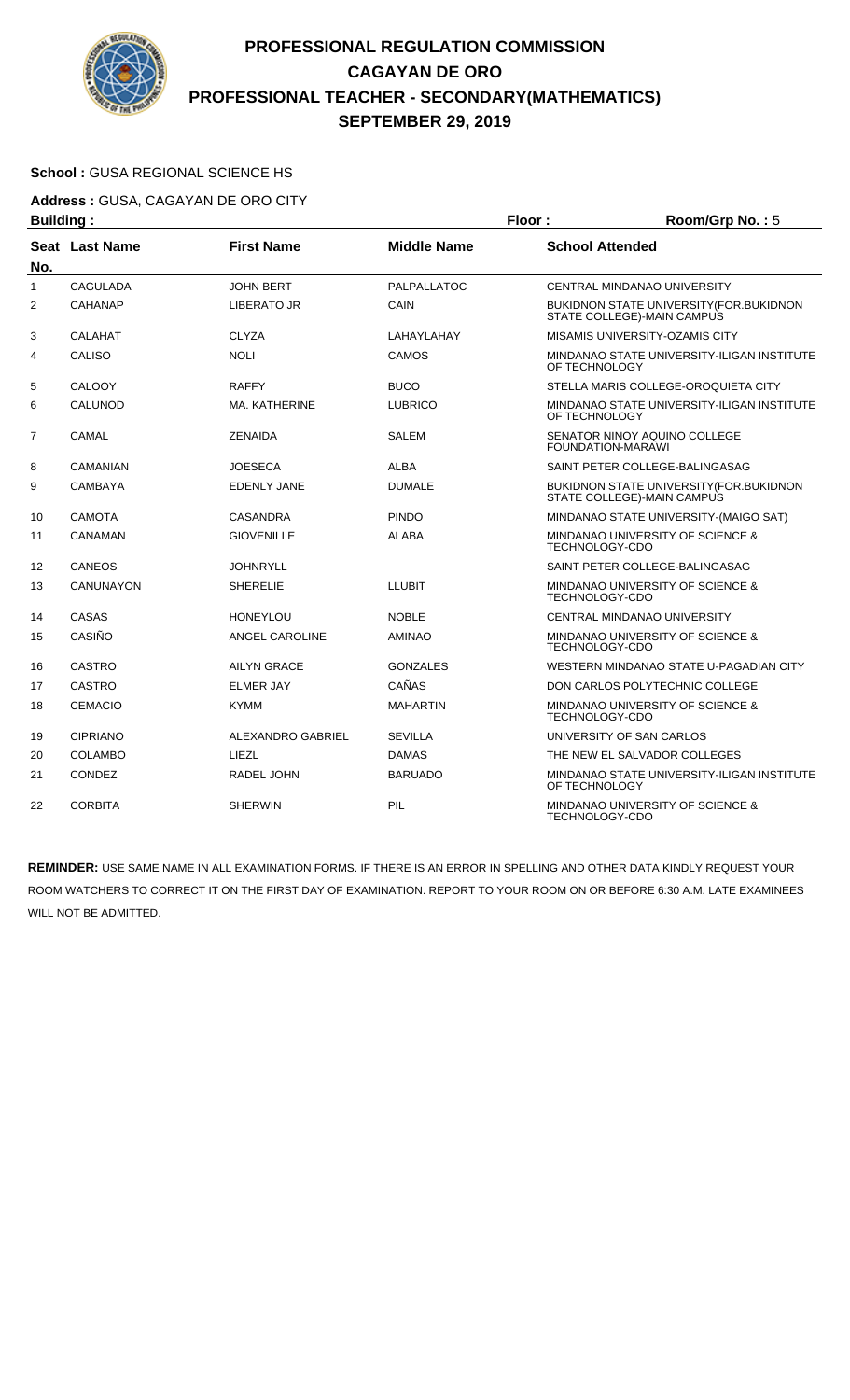

### **School :** GUSA REGIONAL SCIENCE HS

**Address :** GUSA, CAGAYAN DE ORO CITY **Building : Floor : Room/Grp No. :** 6

| sananig i      |                    |                      |                    |                                                                        |
|----------------|--------------------|----------------------|--------------------|------------------------------------------------------------------------|
| No.            | Seat Last Name     | <b>First Name</b>    | <b>Middle Name</b> | <b>School Attended</b>                                                 |
| 1              | <b>COSADIO</b>     | LALAINE              | <b>BARIGA</b>      | BUKIDNON STATE UNIVERSITY (FOR BUKIDNON<br>STATE COLLEGE)-MAIN CAMPUS  |
| 2              | COSAIN             | <b>KADAFY</b>        | <b>SOLAIMAN</b>    | MINDANAO STATE UNIVERSITY-MARAWI CITY                                  |
| 3              | <b>CULATA</b>      | <b>VANESSA</b>       | <b>SARNO</b>       | MINDANAO STATE UNIVERSITY-NAAWAN                                       |
| 4              | <b>DABLO</b>       | <b>FREZIE JAINE</b>  | <b>SALVADOR</b>    | <b>XAVIER UNIVERSITY</b>                                               |
| 5              | <b>DAGANG</b>      | LORYVIE              | <b>YARE</b>        | CAGAYAN DE ORO COLLEGE                                                 |
| 6              | <b>DAL</b>         | <b>JAY PAUL</b>      | <b>MONTINA</b>     | FATIMA COLLEGE OF CAMIGUIN                                             |
| $\overline{7}$ | DAL                | <b>SARAH MAE</b>     | <b>PACANA</b>      | LICEO DE CAGAYAN UNIVERSITY                                            |
| 8              | <b>DAPLIN</b>      | <b>JOHN MARK</b>     | <b>BONAJOS</b>     | CAGAYAN DE ORO COLLEGE                                                 |
| 9              | <b>DATU YUSOPH</b> | <b>SAMMY</b>         | <b>DUMAGAY</b>     | MINDANAO STATE UNIVERSITY-MARAWI CITY                                  |
| 10             | DATU-TUMAWIS       | <b>JAMAL</b>         | <b>MENOR</b>       | JAMIATU MUSLIM MINDANAO                                                |
| 11             | <b>DAYON</b>       | <b>LEAH MAE ROSE</b> | <b>ABUTANMO</b>    | <b>CENTRAL MINDANAO UNIVERSITY</b>                                     |
| 12             | DE LA RITA         | <b>LEONA JEAN</b>    | <b>ARELLANO</b>    | <b>XAVIER UNIVERSITY</b>                                               |
| 13             | <b>DELA CRUZ</b>   | <b>CHARITY</b>       | OÑEZ               | MINDANAO STATE UNIVERSITY-ILIGAN INSTITUTE<br>OF TECHNOLOGY            |
| 14             | DELA PEÑA          | <b>CRISSA JEAN</b>   | <b>ACAIN</b>       | MINDANAO UNIVERSITY OF SCIENCE &<br><b>TECHNOLOGY-CDO</b>              |
| 15             | <b>DELIG</b>       | <b>ELIZABETH</b>     | LAGUTIN            | SAINT PETER COLLEGE-BALINGASAG                                         |
| 16             | <b>DELIG</b>       | <b>IREMAE</b>        | <b>YANO</b>        | MINDANAO UNIVERSITY OF SCIENCE &<br>TECHNOLOGY-CDO                     |
| 17             | <b>DELOS REYES</b> | <b>RYAN DANIEL</b>   | <b>MAGTAJAS</b>    | MINDANAO STATE UNIVERSITY-ILIGAN INSTITUTE<br>OF TECHNOLOGY            |
| 18             | <b>DEMETILLAR</b>  | <b>CHRISTEN</b>      | <b>DURIAS</b>      | DON CARLOS POLYTECHNIC COLLEGE                                         |
| 19             | <b>DIAO</b>        | <b>CAROLINE</b>      | <b>TORAYNO</b>     | BUKIDNON STATE UNIVERSITY (FOR. BUKIDNON<br>STATE COLLEGE)-MAIN CAMPUS |
| 20             | <b>DIGAMON</b>     | <b>LESLIE</b>        | <b>SUYMAN</b>      | MINDANAO UNIVERSITY OF SCIENCE &<br><b>TECHNOLOGY-CDO</b>              |
| 21             | <b>DINAGSAO</b>    | DOROTHY MAE PATRECIA | MANABAT            | CENTRAL MINDANAO UNIVERSITY                                            |
| 22             | <b>DIRON</b>       | <b>JUHAIRAH</b>      | <b>MANUA</b>       | <b>JAMIATUL PHILIPPINE AL-ISLAMIA</b>                                  |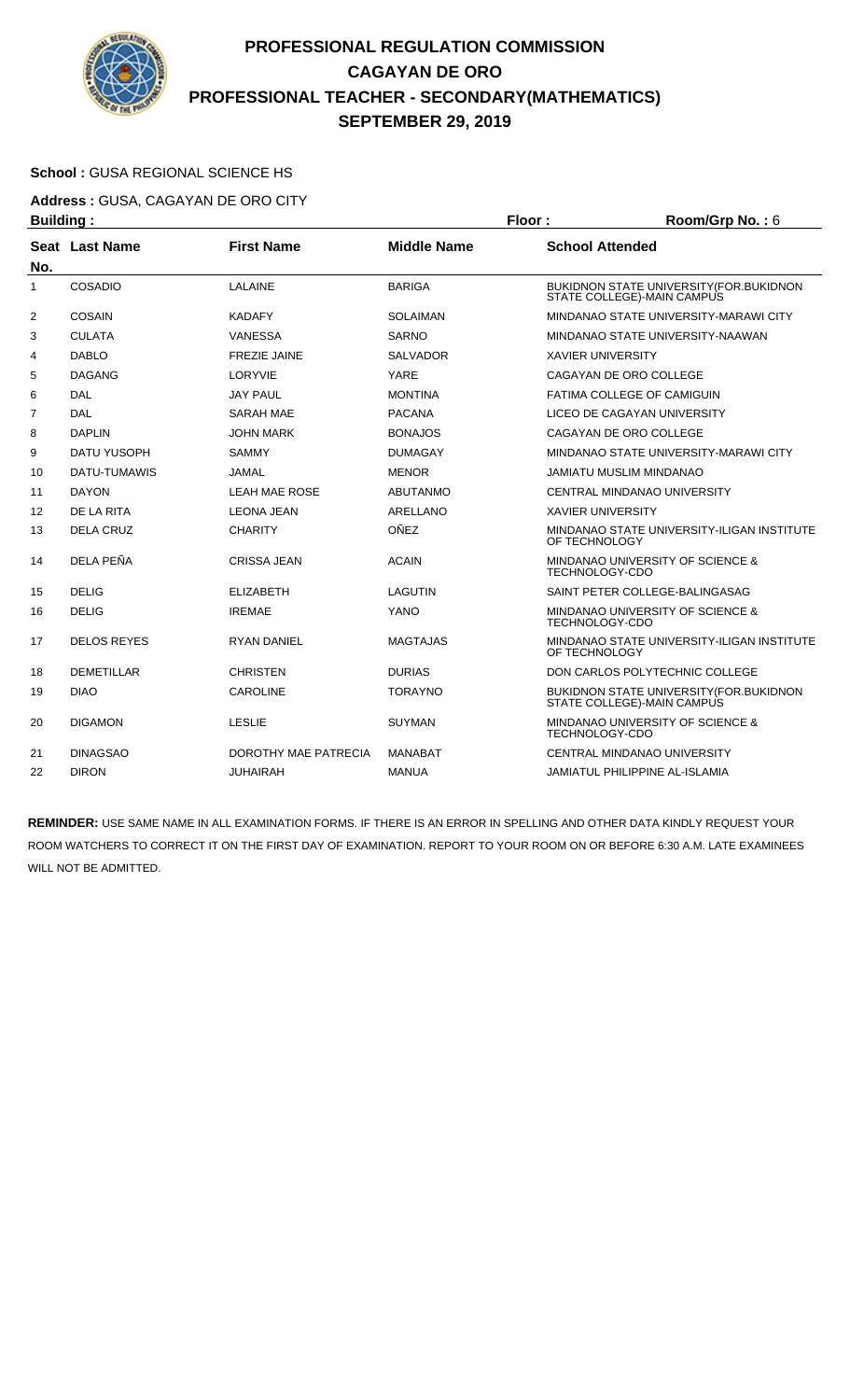

### **School :** GUSA REGIONAL SCIENCE HS

**Address :** GUSA, CAGAYAN DE ORO CITY **Building : Floor : Room/Grp No. :** 7

|     | .                   |                        |                    |                                                             |
|-----|---------------------|------------------------|--------------------|-------------------------------------------------------------|
| No. | Seat Last Name      | <b>First Name</b>      | <b>Middle Name</b> | <b>School Attended</b>                                      |
| 1   | <b>DIVINAGRACIA</b> | <b>MARIVIC</b>         | <b>BAYLO</b>       | DON CARLOS POLYTECHNIC COLLEGE                              |
| 2   | <b>DUMALUAN</b>     | <b>FLORELYN</b>        | <b>ORJALISA</b>    | MINDANAO UNIVERSITY OF SCIENCE &<br>TECHNOLOGY-CDO          |
| 3   | <b>DUPINO</b>       | <b>LOREN MAY</b>       | <b>SARABIA</b>     | CENTRAL MINDANAO UNIVERSITY                                 |
| 4   | EBAJAY              | <b>JESS JAMES</b>      | <b>NACUA</b>       | LICEO DE CAGAYAN UNIVERSITY                                 |
| 5   | <b>ECARANUM</b>     | <b>MARCOS JR</b>       | <b>RAMOS</b>       | COLEGIO DE STO. NIÑO DE JASAAN                              |
| 6   | <b>ECHALICO</b>     | <b>JONALYN</b>         | <b>ARCADIO</b>     | CAPITOL UNIVERSITY (for.CAGAYAN CAPITOL<br>COLL.)           |
| 7   | EGARAN              | <b>MARIA CRISTINA</b>  | <b>VALDON</b>      | <b>TAGOLOAN COMMUNITY COLLEGE</b>                           |
| 8   | <b>ELLANA</b>       | <b>JINREY</b>          | <b>VILLASENCIO</b> | DON CARLOS POLYTECHNIC COLLEGE                              |
| 9   | <b>ENIEGO</b>       | <b>CHLEA MAE</b>       | <b>ELIVER</b>      | COTABATO CITY STATE POLYTECHNIC COLLEGE                     |
| 10  | <b>ENTIA</b>        | ANGELOU                | <b>CARLIT</b>      | MINDANAO STATE UNIVERSITY-NAAWAN                            |
| 11  | <b>EPANES</b>       | <b>JOVELYN</b>         | LAGRAMADA          | MINDANAO UNIVERSITY OF SCIENCE &<br><b>TECHNOLOGY-CDO</b>   |
| 12  | <b>ESCUADRO</b>     | <b>ALLYN JOYCE</b>     | CATIIL             | THE NEW EL SALVADOR COLLEGES                                |
| 13  | <b>EUGENIO</b>      | <b>REGIMEL RYAN</b>    | <b>PATRIANA</b>    | CAGAYAN DE ORO COLLEGE                                      |
| 14  | <b>FABE</b>         | <b>J-LORENZO</b>       | <b>SABIJON</b>     | MINDANAO STATE UNIVERSITY-ILIGAN INSTITUTE<br>OF TECHNOLOGY |
| 15  | <b>FABE</b>         | <b>MARIA ISABEL</b>    | <b>CRAVE</b>       | CAMIGUIN POLYTECHNIC STATE COLLEGE                          |
| 16  | <b>FABRE</b>        | <b>EDSEL</b>           | QUISIL             | MINDANAO UNIVERSITY OF SCIENCE &<br>TECHNOLOGY-CDO          |
| 17  | <b>FELICILDA</b>    | <b>GHIRL</b>           | <b>ONDILAO</b>     | CAPITOL UNIVERSITY (for.CAGAYAN CAPITOL<br>COLL.)           |
| 18  | <b>FELICILDA</b>    | <b>JANESSA ANN</b>     | <b>ZAMORA</b>      | <b>XAVIER UNIVERSITY</b>                                    |
| 19  | <b>FERRER</b>       | <b>BRYAN JAMES</b>     | <b>GALINDO</b>     | MINDANAO UNIVERSITY OF SCIENCE &<br><b>TECHNOLOGY-CDO</b>   |
| 20  | GAA                 | <b>WILLARD</b>         | <b>PEPINO</b>      | MINDANAO STATE UNIVERSITY-NAAWAN                            |
| 21  | <b>GABITO</b>       | <b>QUENNIE ANGELIE</b> | <b>GABUTAN</b>     | <b>XAVIER UNIVERSITY</b>                                    |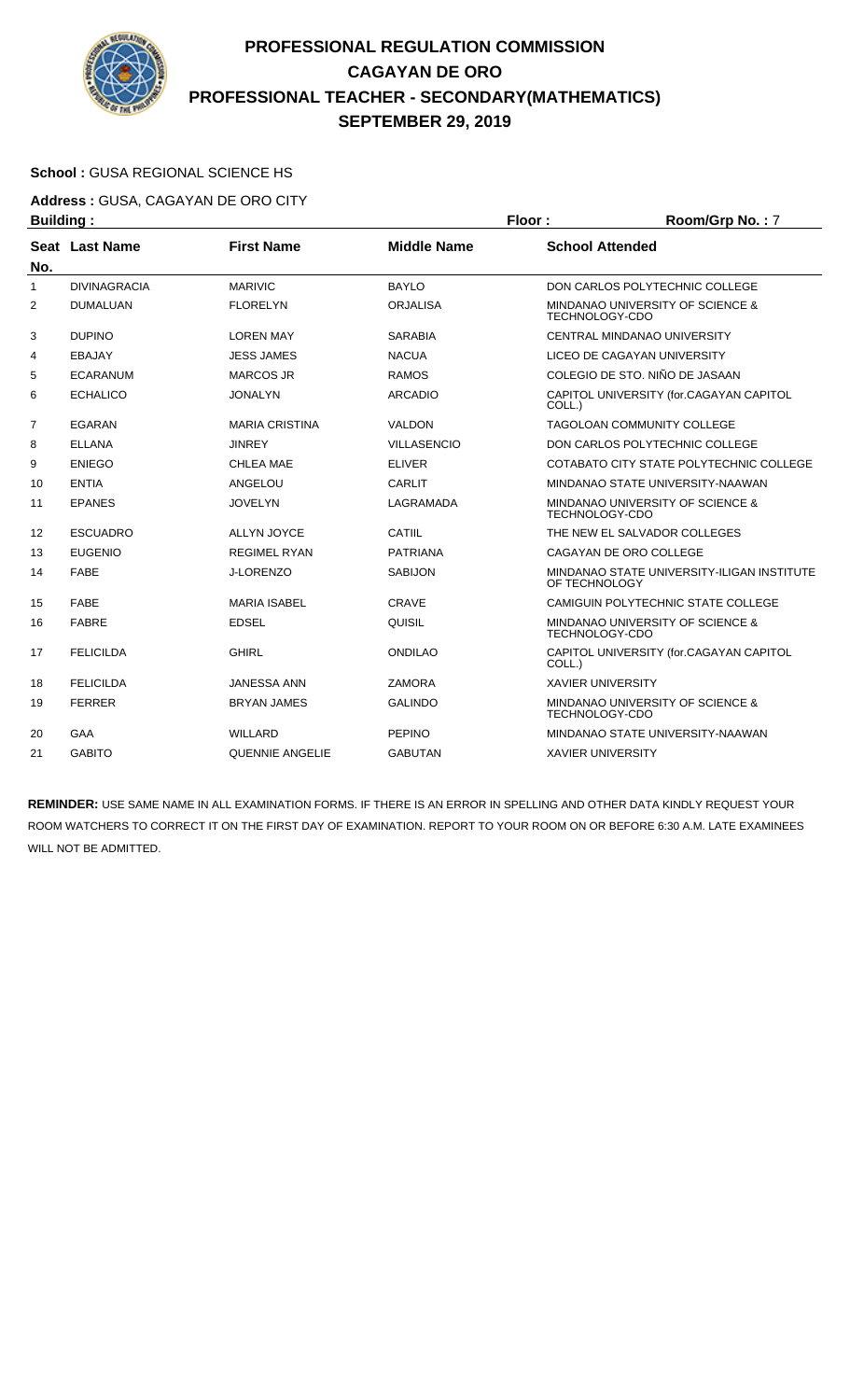

### **School :** GUSA REGIONAL SCIENCE HS

**Address :** GUSA, CAGAYAN DE ORO CITY **Building : Floor : Room/Grp No. :** 8

| Pananig .      |                       |                       |                    | .                                                                      |
|----------------|-----------------------|-----------------------|--------------------|------------------------------------------------------------------------|
| No.            | <b>Seat Last Name</b> | <b>First Name</b>     | <b>Middle Name</b> | <b>School Attended</b>                                                 |
| 1              | GAID                  | <b>JOSHUA</b>         | <b>TABOBO</b>      | MINDANAO STATE UNIVERSITY-ILIGAN INSTITUTE<br>OF TECHNOLOGY            |
| $\overline{2}$ | <b>GALAMITON</b>      | <b>ANGEL FERRIE</b>   | JAMAGO             | BUKIDNON STATE UNIVERSITY (FOR BUKIDNON<br>STATE COLLEGE)-MAIN CAMPUS  |
| 3              | <b>GALARRITA</b>      | MERE JOY              | YANA               | MINDANAO UNIVERSITY OF SCIENCE &<br>TECHNOLOGY-CDO                     |
| 4              | <b>GALLAMASO</b>      | <b>KOBY</b>           | ARELLANO           | <b>XAVIER UNIVERSITY</b>                                               |
| 5              | <b>GALONO</b>         | <b>DOREEN</b>         | <b>TINAE</b>       | <b>INITAO COLLEGE</b>                                                  |
| 6              | <b>GAMINO</b>         | <b>ZYRA SHINE</b>     | DAG-ON             | CENTRAL MINDANAO UNIVERSITY                                            |
| 7              | <b>GAMORANAO</b>      | <b>IBRAHIM</b>        | <b>MINAURAY</b>    | MINDANAO STATE UNIVERSITY-ILIGAN INSTITUTE<br>OF TECHNOLOGY            |
| 8              | <b>GANTAO</b>         | <b>RONALYN</b>        | <b>ABESTA</b>      | BUKIDNON STATE UNIVERSITY (FOR. BUKIDNON<br>STATE COLLEGE)-MAIN CAMPUS |
| 9              | <b>GERVISE</b>        | <b>MARIA CELINA</b>   | <b>BULAN</b>       | MINDANAO UNIVERSITY OF SCIENCE &<br>TECHNOLOGY-CDO                     |
| 10             | <b>GIMENA</b>         | <b>JERELYN MAE</b>    | <b>FAJARDO</b>     | MINDANAO UNIVERSITY OF SCIENCE &<br>TECHNOLOGY-CDO                     |
| 11             | <b>GLINO</b>          | <b>JAPRIL JADE</b>    | LONGCOB            | SAINT PETER'S COLLEGE-ILIGAN CITY                                      |
| 12             | <b>GOMEZ</b>          | JUI DE VINCI          | <b>IGAR</b>        | CENTRAL MINDANAO UNIVERSITY                                            |
| 13             | <b>GOMISONG</b>       | <b>DIANNE</b>         | <b>PANOY</b>       | MINDANAO STATE UNIVERSITY-ILIGAN INSTITUTE<br>OF TECHNOLOGY            |
| 14             | <b>GORIO</b>          | SHIELA MAE            | <b>TUTO</b>        | MINDANAO UNIVERSITY OF SCIENCE &<br>TECHNOLOGY-CDO                     |
| 15             | <b>GUADIARIO</b>      | <b>FERRYLOU</b>       | LEBRON             | MINDANAO STATE UNIVERSITY-ILIGAN INSTITUTE<br>OF TECHNOLOGY            |
| 16             | <b>GUHITING</b>       | <b>ANALITO</b>        | <b>GETES</b>       | SAINT RITA'S COLLEGE-BALINGASAG                                        |
| 17             | <b>GUTIB</b>          | JOCELYN               | LAGATA             | MINDANAO STATE UNIVERSITY-ILIGAN INSTITUTE<br>OF TECHNOLOGY            |
| 18             | H. NASSEF             | <b>AISAH</b>          | <b>SARIPADA</b>    | MINDANAO STATE UNIVERSITY-MARAWI CITY                                  |
| 19             | <b>HADJI SALIH</b>    | <b>HEDAYAH</b>        | <b>CAMEL</b>       | <b>GARCIA COLLEGE OF TECHNOLOGY</b>                                    |
| 20             | <b>HADJINOR</b>       | <b>SORAIM</b>         | <b>INIDAL</b>      | MINDANAO STATE UNIVERSITY-MARAWI CITY                                  |
| 21             | <b>HAMOL-AWON</b>     | <b>KIRLSTINE JANE</b> | <b>HAMBOY</b>      | JOSEFINA H. CERILLES STATE COLLEGE-<br><b>TUKURAN</b>                  |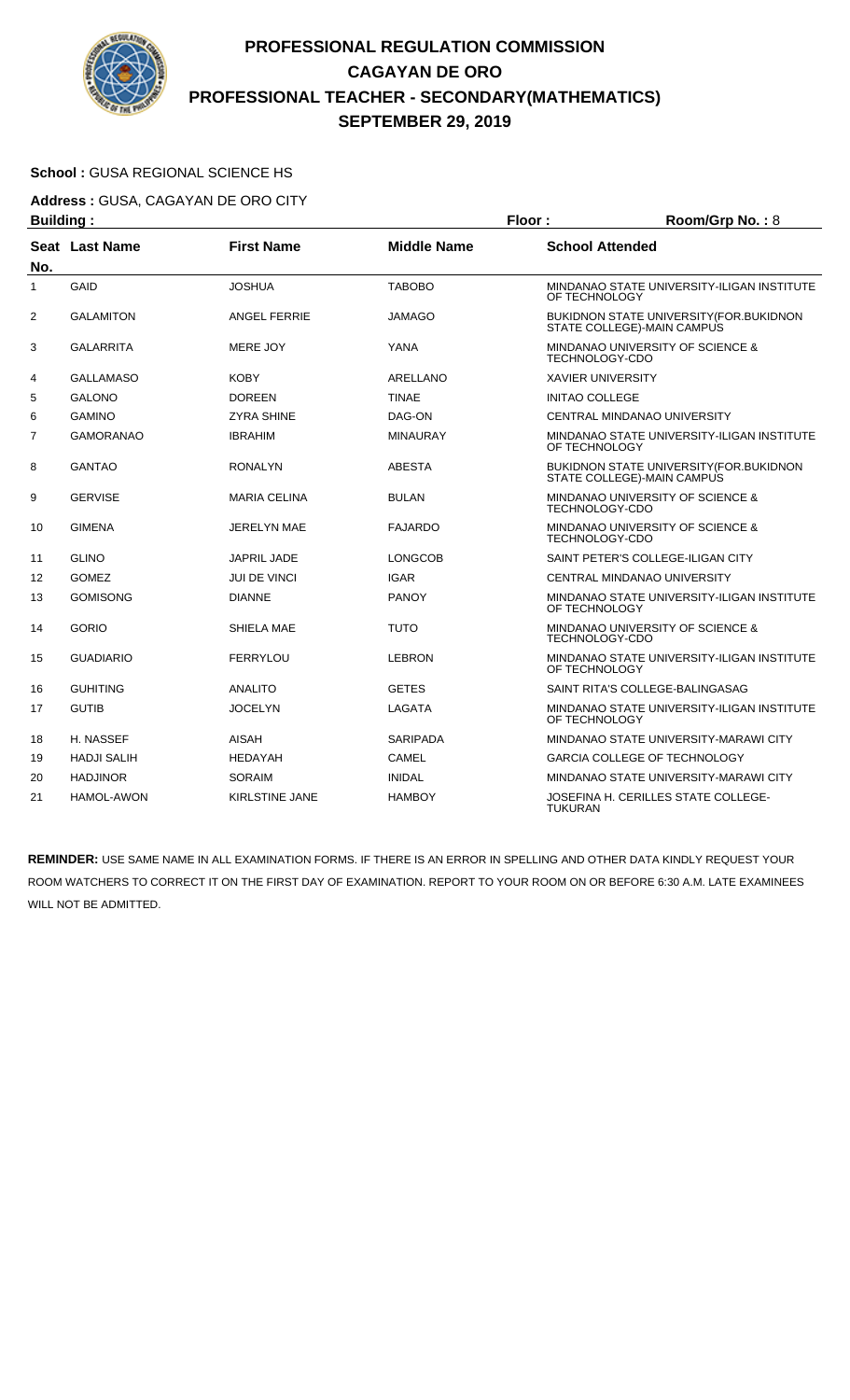

### **School :** GUSA REGIONAL SCIENCE HS

**Address :** GUSA, CAGAYAN DE ORO CITY

| <b>Building:</b> |                  |                      |                    | Floor:                   | Room/Grp No.: 9                                                               |
|------------------|------------------|----------------------|--------------------|--------------------------|-------------------------------------------------------------------------------|
|                  | Seat Last Name   | <b>First Name</b>    | <b>Middle Name</b> | <b>School Attended</b>   |                                                                               |
| No.              |                  |                      |                    |                          |                                                                               |
| 1                | <b>HAPAY</b>     | <b>IVY</b>           | <b>SUMALPONG</b>   | OF TECHNOLOGY            | MINDANAO STATE UNIVERSITY-ILIGAN INSTITUTE                                    |
| 2                | <b>HASSAN</b>    | <b>JAVIER</b>        | <b>ABDURAJAN</b>   |                          | MINDANAO STATE UNIVERSITY-TAWI-TAWI                                           |
| 3                | <b>HINAMPAS</b>  | CHRISTIAN            | <b>BAHIAN</b>      | <b>XAVIER UNIVERSITY</b> |                                                                               |
| 4                | <b>HONDANERO</b> | <b>REY MARK</b>      | <b>OCLARIT</b>     |                          | LICEO DE CAGAYAN UNIVERSITY                                                   |
| 5                | <b>ILLANA</b>    | <b>DONNA</b>         | <b>CALAM</b>       |                          | MINDANAO STATE UNIVERSITY-NAAWAN                                              |
| 6                | <b>INIEGO</b>    | <b>ILYN JOY</b>      | <b>ALIMASAG</b>    | OF TECHNOLOGY            | MINDANAO STATE UNIVERSITY-ILIGAN INSTITUTE                                    |
| $\overline{7}$   | <b>IRONG</b>     | <b>ELAINE CLAIRE</b> | <b>NAZARENO</b>    | <b>XAVIER UNIVERSITY</b> |                                                                               |
| 8                | <b>ISMAEL</b>    | <b>NORLIN</b>        | ALI                |                          | MINDANAO STATE UNIVERSITY-MARAWI CITY                                         |
| 9                | <b>JABONGA</b>   | <b>FE</b>            | <b>HILLADO</b>     |                          | CAGAYAN DE ORO COLLEGE                                                        |
| 10               | <b>JARALES</b>   | <b>MARVIN</b>        | <b>VILLAMOR</b>    |                          | <b>BUKIDNON STATE UNIVERSITY - ALUBIJID</b><br><b>EXTERNAL STUDIES CENTER</b> |
| 11               | <b>JAUDIAN</b>   | <b>LEA MAE</b>       | <b>BULIGAO</b>     | OF TECHNOLOGY            | MINDANAO STATE UNIVERSITY-ILIGAN INSTITUTE                                    |
| 12               | <b>JOSEPH</b>    | <b>GERALDIN</b>      | <b>SAUSA</b>       |                          | UNIVERSIDAD DE ZAMBOANGA (for.ZAEC)                                           |
| 13               | <b>JUMAWID</b>   | <b>KAREN</b>         | <b>GALICIA</b>     | TECHNOLOGY-CDO           | MINDANAO UNIVERSITY OF SCIENCE &                                              |
| 14               | <b>LABITA</b>    | <b>GEOVERT JOHN</b>  | <b>DOYDORA</b>     | <b>TECHNOLOGY-CDO</b>    | MINDANAO UNIVERSITY OF SCIENCE &                                              |
| 15               | <b>LABO</b>      | <b>GREGORIO III</b>  | <b>BRITO</b>       |                          | CENTRAL MINDANAO UNIVERSITY                                                   |
| 16               | <b>LABOR</b>     | KIRSHLEY JANE        | QUIMSING           | <b>TECHNOLOGY-CDO</b>    | MINDANAO UNIVERSITY OF SCIENCE &                                              |
| 17               | LACAR            | JESSELYN             | <b>REYES</b>       |                          | CAMIGUIN POLYTECHNIC STATE COLLEGE                                            |
| 18               | <b>LAGROSAS</b>  | <b>GIEMARK</b>       | <b>HACHERO</b>     | <b>TECHNOLOGY-CDO</b>    | MINDANAO UNIVERSITY OF SCIENCE &                                              |
| 19               | <b>LAGUINDAB</b> | <b>NABIL</b>         | <b>BENASING</b>    |                          | <b>JAMIATU MUSLIM MINDANAO</b>                                                |
| 20               | <b>LANGOT</b>    | <b>SHAIRA</b>        | <b>MAGLUNSOD</b>   | <b>XAVIER UNIVERSITY</b> |                                                                               |
| 21               | <b>LANGUITA</b>  | <b>RAYMOND</b>       | <b>GALLENERO</b>   | <b>TECHNOLOGY-CDO</b>    | MINDANAO UNIVERSITY OF SCIENCE &                                              |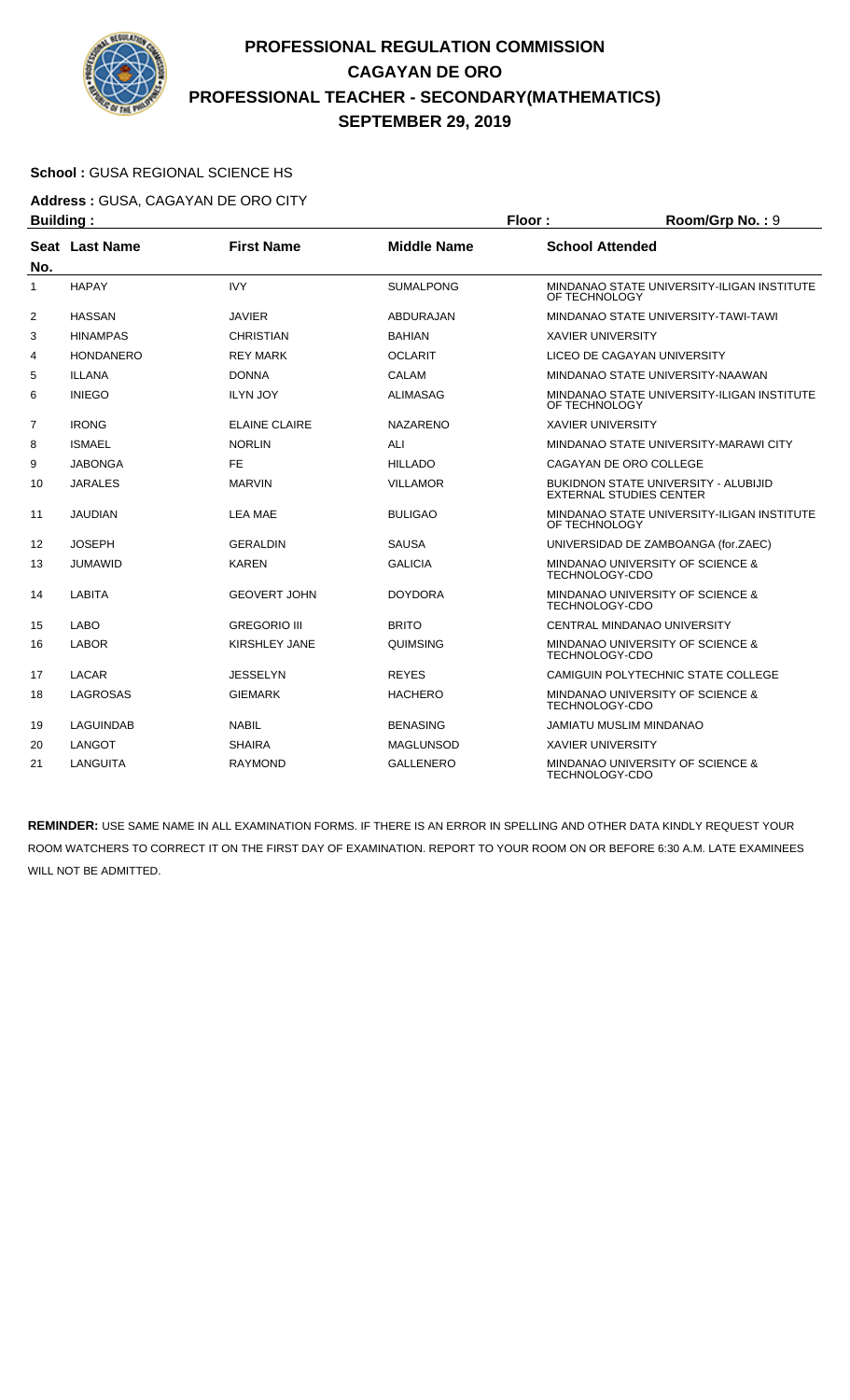

### **School :** GUSA REGIONAL SCIENCE HS

**Address :** GUSA, CAGAYAN DE ORO CITY

| <b>Building:</b> |                   |                     |                    | Floor:                   | Room/Grp No.: 10                                                         |
|------------------|-------------------|---------------------|--------------------|--------------------------|--------------------------------------------------------------------------|
| No.              | Seat Last Name    | <b>First Name</b>   | <b>Middle Name</b> | <b>School Attended</b>   |                                                                          |
| 1                | <b>LAPAD</b>      | <b>DANILO JR</b>    | <b>DEL MUNDO</b>   |                          | SAINT PETER COLLEGE-BALINGASAG                                           |
| $\overline{2}$   | <b>LAPINIG</b>    | <b>KARL KIEFEL</b>  | <b>PACULBA</b>     |                          | MINDANAO STATE UNIVERSITY-NAAWAN                                         |
| 3                | LASCOÑA           | ERIC                | <b>TAGAYTAY</b>    | OF TECHNOLOGY            | MINDANAO STATE UNIVERSITY-ILIGAN INSTITUTE                               |
| 4                | <b>LATRAS</b>     | ARMEL               | <b>SALABET</b>     |                          | PHILIPPINE NORMAL UNIVERSITY- MINDANAO                                   |
| 5                | <b>LEBITA</b>     | <b>JONALYN</b>      | <b>RENDON</b>      | TECHNOLOGY-CDO           | MINDANAO UNIVERSITY OF SCIENCE &                                         |
| 6                | LECEÑA            | <b>JOHN REY</b>     | <b>VILLEVES</b>    | TECHNOLOGY-CDO           | MINDANAO UNIVERSITY OF SCIENCE &                                         |
| $\overline{7}$   | <b>LEDRES</b>     | <b>ELLAINE</b>      | <b>PABAYO</b>      |                          | GOV. ALFONSO D. TAN MEMORIAL COLLEGE                                     |
| 8                | <b>LEGASPI</b>    | <b>SCARLETT</b>     | <b>NERI</b>        | SALLE)                   | LA SALLE UNIVERSITY (for.IMMA.CONCEPCION-LA                              |
| 9                | <b>LESACA</b>     | <b>SHANIE TISH</b>  | <b>MILLARE</b>     | <b>TECHNOLOGY-CDO</b>    | MINDANAO UNIVERSITY OF SCIENCE &                                         |
| 10               | <b>LINTASAN</b>   | NOR ETIKA FATIMAH   | <b>PINDURU</b>     |                          | MINDANAO STATE UNIVERSITY-TAWI-TAWI                                      |
| 11               | <b>LLESIS</b>     | <b>SHEENA MARIE</b> | <b>BONTOL</b>      | <b>TECHNOLOGY-CDO</b>    | MINDANAO UNIVERSITY OF SCIENCE &                                         |
| 12               | <b>LOGUIBER</b>   | <b>KATHLENE</b>     | <b>BARICUATRO</b>  |                          | ADVENTIST MEDICAL CENTER COLL. FOR<br>MINDANAO SANI. & HOSP. COLL. INC.) |
| 13               | <b>LONDO</b>      | <b>NORFAIDAH</b>    | <b>PENDIAMAN</b>   |                          | MINDANAO STATE UNIVERSITY-MARAWI CITY                                    |
| 14               | <b>LOPEZ</b>      | <b>APRIL JOHN</b>   | <b>BAGAIPO</b>     |                          | MINDANAO STATE UNIVERSITY-NAAWAN                                         |
| 15               | <b>LOPEZ</b>      | <b>CHARISSE</b>     | <b>TAGALOGUIN</b>  | TECHNOLOGY-CDO           | MINDANAO UNIVERSITY OF SCIENCE &                                         |
| 16               | <b>LORONO</b>     | <b>RAFAEL</b>       | <b>RABILAS</b>     | TECHNOLOGY-CDO           | MINDANAO UNIVERSITY OF SCIENCE &                                         |
| 17               | LOZADA            | <b>ROWENA</b>       | <b>NARANJA</b>     |                          | WEST VISAYAS STATE UNIVERSITY-LAMBUNAO                                   |
| 18               | <b>LUCERO</b>     | <b>JADE MICHAEL</b> | CATALAN            | <b>TECHNOLOGY-CDO</b>    | MINDANAO UNIVERSITY OF SCIENCE &                                         |
| 19               | <b>LUCMAN</b>     | <b>ROSNIFAH</b>     | <b>LUCMAN</b>      |                          | MINDANAO ISLAMIC COMPUTER COLLEGE                                        |
| 20               | <b>LUMAYOD</b>    | <b>HAROLD</b>       | PAROL              | <b>XAVIER UNIVERSITY</b> |                                                                          |
| 21               | <b>MACABODBOD</b> | <b>ARCHIE</b>       | <b>ABALOS</b>      | OF TECHNOLOGY            | MINDANAO STATE UNIVERSITY-ILIGAN INSTITUTE                               |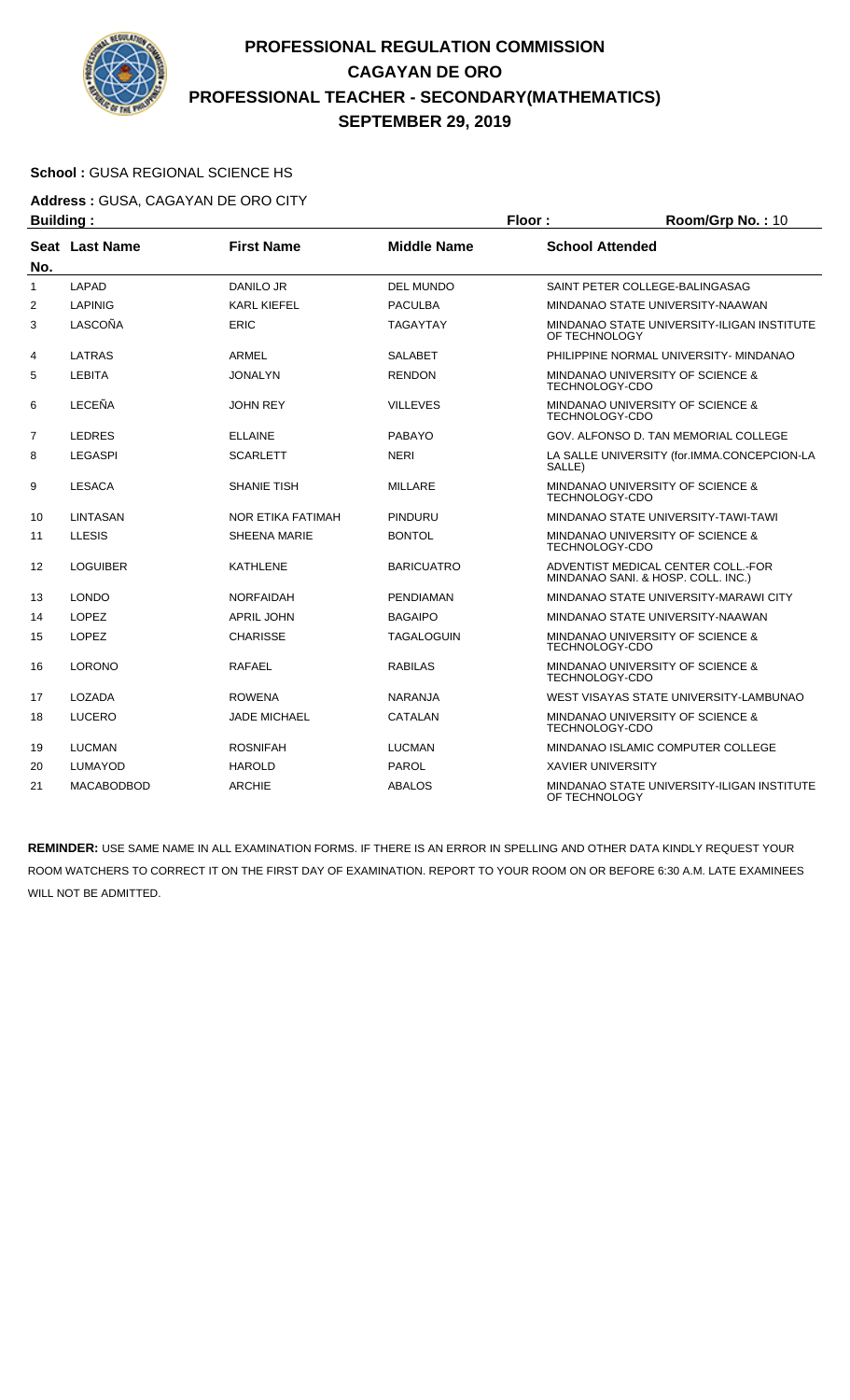

### **School :** GUSA REGIONAL SCIENCE HS

**Address :** GUSA, CAGAYAN DE ORO CITY **Building : Floor : Floor : Room/Grp No. : 11** 

| No.          | Seat Last Name    | <b>First Name</b>  | <b>Middle Name</b> | <b>School Attended</b>                                                 |  |
|--------------|-------------------|--------------------|--------------------|------------------------------------------------------------------------|--|
| $\mathbf{1}$ | <b>MACABUAT</b>   | <b>AMINA</b>       | <b>GAGATO</b>      | <b>JAMIATU MUSLIM MINDANAO</b>                                         |  |
| 2            | <b>MACAGAAN</b>   | <b>JASMIN</b>      | <b>MANTILLA</b>    | MINDANAO STATE UNIVERSITY-MARAWI CITY                                  |  |
| 3            | <b>MACAPAGAL</b>  | SOHAILAH           | <b>BLO</b>         | PHILIPPINE ENGINEERING AND AGRO-<br><b>INDUSTRIAL COLLEGE INC.</b>     |  |
| 4            | <b>MACAPANTON</b> | <b>JEHAN</b>       | <b>MANGONDATO</b>  | KHADIJAH MOHAMMAD ISLAMIC ACADEMY                                      |  |
| 5            | <b>MACAPEPE</b>   | <b>JOVERT</b>      | <b>GABIN</b>       | MINDANAO STATE UNIVERSITY-NAAWAN                                       |  |
| 6            | <b>MACARSE</b>    | <b>GLENDY</b>      | <b>ADRAINCEM</b>   | NORTHERN BUKIDNON COMM. COLL. (FRLY<br>MANOLO FORT. COMM. COLL)        |  |
| 7            | <b>MACASARTE</b>  | <b>HONEY LOU</b>   | <b>NARVAJA</b>     | MINDANAO STATE UNIVERSITY-NAAWAN                                       |  |
| 8            | <b>MAGAN</b>      | <b>MARIEL</b>      | <b>RALUTO</b>      | MINDANAO UNIVERSITY OF SCIENCE &<br><b>TECHNOLOGY-CDO</b>              |  |
| 9            | <b>MAGDALAN</b>   | LEAH               | <b>REMOLANO</b>    | STELLA MARIS COLLEGE-OROQUIETA CITY                                    |  |
| 10           | <b>MAGDALE</b>    | <b>JOHN CONRAD</b> | <b>BAGASLAO</b>    | MINDANAO UNIVERSITY OF SCIENCE &<br>TECHNOLOGY-CDO                     |  |
| 11           | <b>MAGLASANG</b>  | <b>RHENEL</b>      | <b>NAVARRO</b>     | LICEO DE DAVAO                                                         |  |
| 12           | <b>MAGPAROC</b>   | <b>RUDY ANN</b>    | <b>DUMAOG</b>      | SACRED HEART SCHOOL-MISAMIS OCCIDENTAL                                 |  |
| 13           | <b>MAGSALOS</b>   | <b>MERLIZA</b>     | <b>TUTO</b>        | CAGAYAN DE ORO COLLEGE                                                 |  |
| 14           | <b>MAHUSAY</b>    | <b>NOEL</b>        | CAÑOS              | BUKIDNON STATE UNIVERSITY (FOR. BUKIDNON<br>STATE COLLEGE)-MAIN CAMPUS |  |
| 15           | <b>MALARAN</b>    | <b>FERNALYN</b>    |                    | CAPITOL UNIVERSITY (for.CAGAYAN CAPITOL<br>COLL.)                      |  |
| 16           | <b>MALARAN</b>    | KIETH              | <b>CALIXTRO</b>    | SAINT PETER COLLEGE-BALINGASAG                                         |  |
| 17           | <b>MALDO</b>      | <b>JUN FRANCIS</b> | <b>BOLOTAOLO</b>   | MINDANAO STATE UNIVERSITY-ILIGAN INSTITUTE<br>OF TECHNOLOGY            |  |
| 18           | <b>MALILAY</b>    | <b>ANGELICA</b>    | <b>LIPANG</b>      | MINDANAO UNIVERSITY OF SCIENCE &<br>TECHNOLOGY-CDO                     |  |
| 19           | <b>MALINAO</b>    | <b>CHRISTINE</b>   | <b>INDOC</b>       | SACRED HEART SCHOOL-MISAMIS OCCIDENTAL                                 |  |
| 20           | <b>MALON</b>      | <b>MELVIN JADE</b> | <b>DELAN</b>       | MINDANAO UNIVERSITY OF SCIENCE &<br><b>TECHNOLOGY-CDO</b>              |  |
| 21           | <b>MAMUTUK</b>    | MUJAHIDAH          | <b>LOMANTONG</b>   | MINDANAO STATE UNIVERSITY-ILIGAN INSTITUTE<br>OF TECHNOLOGY            |  |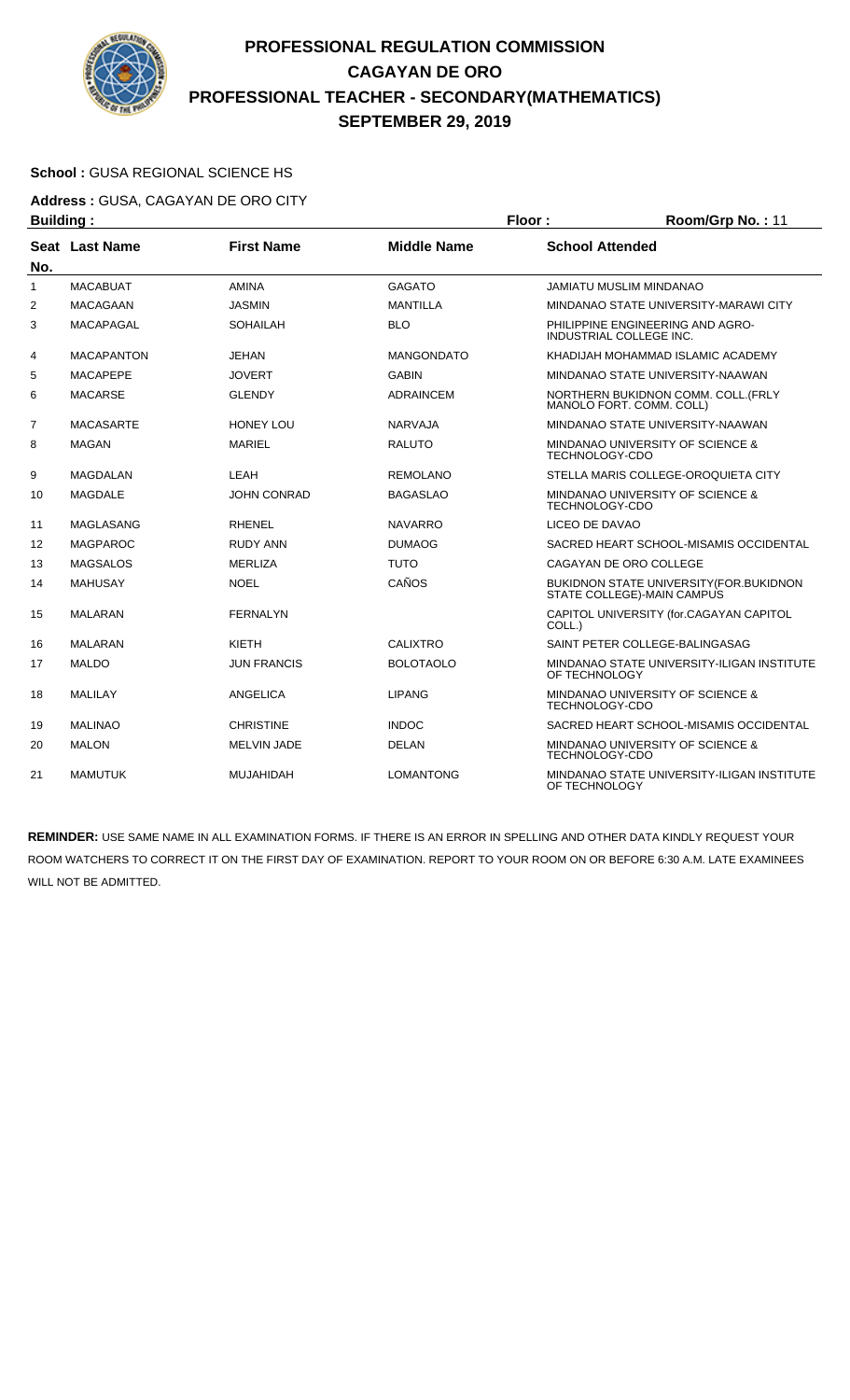

#### **School :** GUSA REGIONAL SCIENCE HS

**Address :** GUSA, CAGAYAN DE ORO CITY **Building : Floor : Floor : Room/Grp No. : 12** 

| . <u>.</u> .   |                     |                      |                    |                                                                        |
|----------------|---------------------|----------------------|--------------------|------------------------------------------------------------------------|
| No.            | Seat Last Name      | <b>First Name</b>    | <b>Middle Name</b> | <b>School Attended</b>                                                 |
| 1              | <b>MANGAYAN</b>     | <b>MARK DANIEL</b>   | <b>SEBUGUERO</b>   | BUKIDNON STATE UNIVERSITY (FOR. BUKIDNON<br>STATE COLLEGE)-MAIN CAMPUS |
| $\overline{2}$ | <b>MANGINSAY</b>    | <b>MIRACON</b>       | <b>HIBAYA</b>      | MINDANAO STATE UNIVERSITY-ILIGAN INSTITUTE<br>OF TECHNOLOGY            |
| 3              | <b>MANIABO</b>      | <b>NIESAN CRIS</b>   | <b>BERMUDO</b>     | JOSE RIZAL MEMORIAL STATE UNIVERSITY-<br><b>DAPITAN</b>                |
| 4              | <b>MANLANGIT</b>    | <b>MA. AUGUSTINE</b> | <b>DUCAO</b>       | MINDANAO UNIVERSITY OF SCIENCE &<br>TECHNOLOGY-CDO                     |
| 5              | <b>MANULONG</b>     | <b>MARYJANE</b>      | <b>BUTANAS</b>     | CHRIST THE KING COLLEGE OF MARANDING                                   |
| 6              | MARAÑON             | <b>JUNE IVY</b>      | LEE                | CAGAYAN DE ORO COLLEGE                                                 |
| 7              | <b>MARTIN</b>       | <b>RIZA</b>          | <b>BALAGTAS</b>    | MINDANAO UNIVERSITY OF SCIENCE &<br>TECHNOLOGY-CDO                     |
| 8              | <b>MAUNTE</b>       | <b>NORLAIZA</b>      | <b>PANDAO</b>      | MINDANAO UNIVERSITY OF SCIENCE &<br>TECHNOLOGY-CDO                     |
| 9              | <b>MELGO</b>        | <b>LIMFA</b>         | <b>HINAYON</b>     | NORTHERN BUKIDNON COMM. COLL. (FRLY<br>MANOLO FORT, COMM, COLL)        |
| 10             | <b>MIÑAO</b>        | <b>EMMANUEL</b>      | <b>MER</b>         | SAINT JOSEPH ACADEMY-CANLAON                                           |
| 11             | <b>MITMUG</b>       | FAHAD                | <b>JAMIL</b>       | MINDANAO STATE UNIVERSITY-MARAWI CITY                                  |
| 12             | <b>MOHAIMEN</b>     | <b>ABDUL MOIN</b>    | <b>GUILING</b>     | MINDANAO STATE UNIVERSITY-MARAWI CITY                                  |
| 13             | <b>MOHAMMAD ALI</b> | <b>NADJER</b>        | <b>ALAWI</b>       | RC-AL KHWARIZMI INTERNATIONAL COLLEGE                                  |
| 14             | <b>MONDELO</b>      | <b>RAYMAN JHON</b>   | <b>TORREJOS</b>    | CAGAYAN DE ORO COLLEGE                                                 |
| 15             | <b>MONTENEGRO</b>   | <b>EDMALYN</b>       | <b>ELTAGONDE</b>   | MINDANAO STATE UNIVERSITY-NAAWAN                                       |
| 16             | <b>MORAKI</b>       | <b>NORFATIMAH</b>    | <b>MONSAY</b>      | MINDANAO STATE UNIVERSITY-MARAWI CITY                                  |
| 17             | <b>MUGOT</b>        | <b>JUNALYN</b>       | <b>ANASCO</b>      | MINDANAO STATE UNIVERSITY-NAAWAN                                       |
| 18             | <b>MUTIN</b>        | <b>DIAMALIA</b>      | <b>RADIA</b>       | SAINT PETER'S COLLEGE-ILIGAN CITY                                      |
| 19             | <b>NADAYAG</b>      | <b>LAUREN JAMES</b>  | <b>GRAVOSO</b>     | CAPITOL UNIVERSITY (for.CAGAYAN CAPITOL<br>COLL.)                      |
| 20             | <b>NAHDER</b>       | <b>MONJILYN</b>      | <b>MACARAMBON</b>  | MINDANAO STATE UNIVERSITY-MARAWI CITY                                  |
| 21             | <b>NALUPA</b>       | <b>MARK LISTER</b>   | <b>VALEROSO</b>    | MINDANAO UNIVERSITY OF SCIENCE &<br>TECHNOLOGY-CDO                     |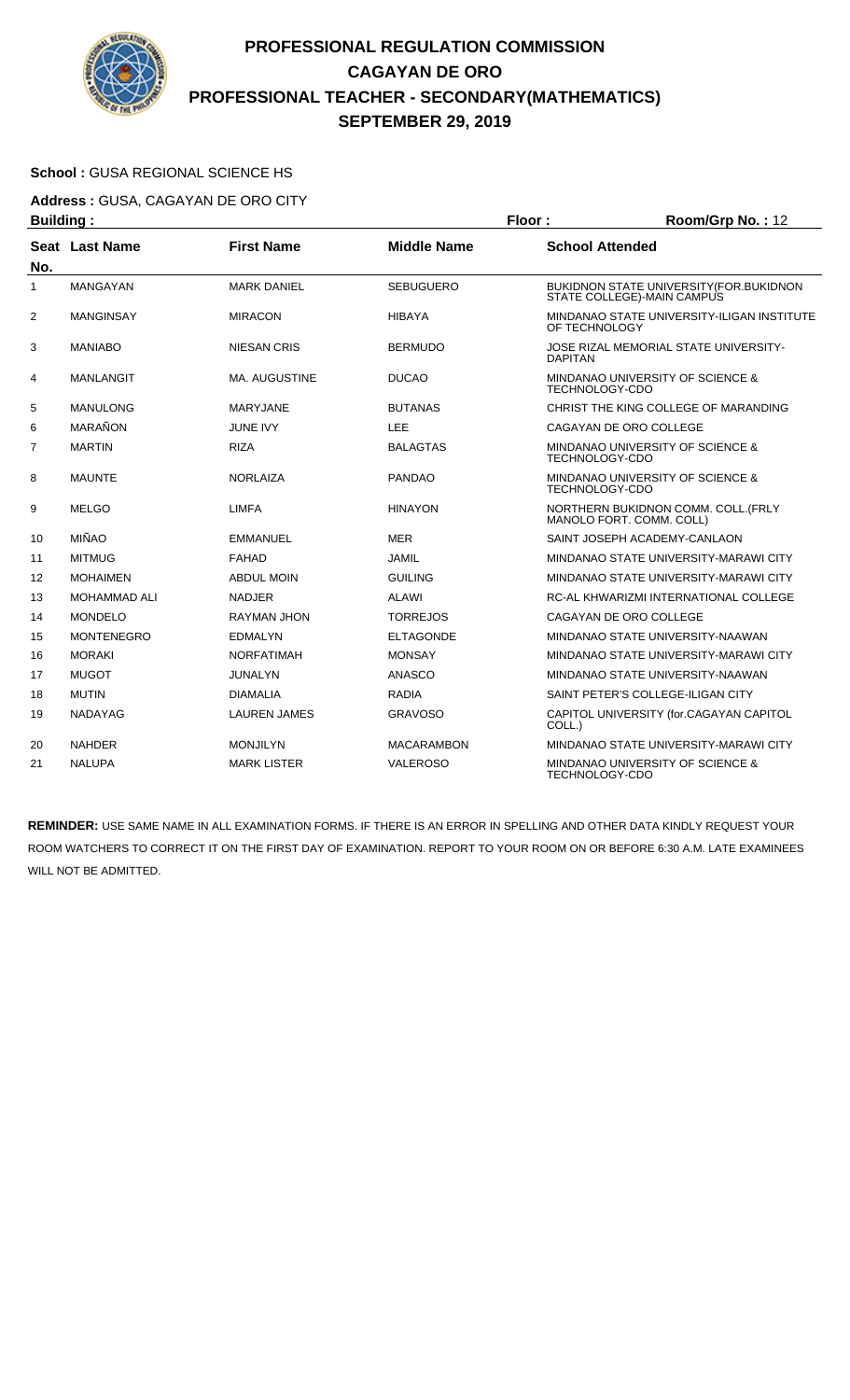

### **School :** GUSA REGIONAL SCIENCE HS

**Address :** GUSA, CAGAYAN DE ORO CITY **Building : Floor : Room/Grp No. : 13** 

| No. | Seat Last Name      | <b>First Name</b>        | <b>Middle Name</b> | <b>School Attended</b>                                                        |
|-----|---------------------|--------------------------|--------------------|-------------------------------------------------------------------------------|
| 1   | <b>NARAGA</b>       | <b>CATHY JANE</b>        | <b>COMPENDIO</b>   | MINDANAO UNIVERSITY OF SCIENCE &<br>TECHNOLOGY-CDO                            |
| 2   | <b>NASSER USMAN</b> | AMAL                     | YAHYA              | JAMIATU MUSLIM MINDANAO                                                       |
| 3   | <b>NAVARRO</b>      | <b>JANREY</b>            | <b>LEDESMA</b>     | MINDANAO UNIVERSITY OF SCIENCE &<br><b>TECHNOLOGY-CDO</b>                     |
| 4   | <b>NAVARRO</b>      | <b>MARVEN</b>            | <b>LIGARAY</b>     | DON CARLOS POLYTECHNIC COLLEGE                                                |
| 5   | <b>NAYA</b>         | <b>JOERITO</b>           | <b>OCO</b>         | <b>BUKIDNON STATE UNIVERSITY - ALUBIJID</b><br><b>EXTERNAL STUDIES CENTER</b> |
| 6   | <b>NERI</b>         | <b>LEONOR</b>            | <b>SEDAVIA</b>     | NORTH CENTRAL MINDANAO COLLEGES (CMTI)                                        |
| 7   | <b>NOYNAY</b>       | SHINIE LOUISE            | <b>MONROYO</b>     | CENTRAL MINDANAO UNIVERSITY                                                   |
| 8   | <b>NUÑEZ</b>        | <b>JOSIEBEL</b>          | <b>ARCAYENA</b>    | BUKIDNON STATE UNIVERSITY (FOR. BUKIDNON<br>STATE COLLEGE)-MAIN CAMPUS        |
| 9   | <b>OBASA</b>        | <b>JESSICA</b>           | <b>DAUMAR</b>      | MINDANAO UNIVERSITY OF SCIENCE &<br><b>TECHNOLOGY-CDO</b>                     |
| 10  | <b>OBINAY</b>       | <b>MAIRA</b>             | <b>LOMABAO</b>     | PAMANTASAN NG LUNGSOD NG MAYNILA                                              |
| 11  | <b>OCAMPO</b>       | <b>JOBELLE</b>           | <b>PANERIO</b>     | MINDANAO UNIVERSITY OF SCIENCE &<br>TECHNOLOGY-CDO                            |
| 12  | <b>OCAMPOS</b>      | <b>SVET LANA</b>         | <b>LIBRES</b>      | MINDANAO UNIVERSITY OF SCIENCE &<br>TECHNOLOGY-CDO                            |
| 13  | <b>ODAL</b>         | <b>SEAN HONEY JANE</b>   | <b>BRUNO</b>       | MINDANAO UNIVERSITY OF SCIENCE &<br>TECHNOLOGY-CDO                            |
| 14  | <b>OLAERA</b>       | JOANNE GRACE             | <b>SEVILLA</b>     | MINDANAO UNIVERSITY OF SCIENCE &<br>TECHNOLOGY-CDO                            |
| 15  | <b>OLILA</b>        | <b>EVELYN</b>            | <b>MABILIN</b>     | MINDANAO STATE UNIVERSITY-NAAWAN                                              |
| 16  | <b>OLITA</b>        | <b>MARIAN NET</b>        | <b>LIMBAROC</b>    | WESTERN MINDANAO STATE U-MOLAVE                                               |
| 17  | <b>OMANDAM</b>      | <b>IVY</b>               | <b>PEPITO</b>      | MINDANAO STATE UNIVERSITY-NAAWAN                                              |
| 18  | <b>ORTEGA</b>       | <b>CRISTY LADY MARIE</b> | <b>ELTANAL</b>     | ILIGAN MEDICAL CENTER COLLEGE, INC.                                           |
| 19  | ORTIZ               | <b>MARIA NOVA</b>        | <b>DAGPIN</b>      | CENTRAL MINDANAO UNIVERSITY                                                   |
| 20  | <b>PAASA</b>        | PREXIE                   | <b>BUTAYA</b>      | BUKIDNON STATE UNIVERSITY (FOR. BUKIDNON<br>STATE COLLEGE)-MAIN CAMPUS        |
| 21  | <b>PACALDO</b>      | <b>FRETZIE</b>           | <b>MINGUAY</b>     | MISAMIS UNIVERSITY-OZAMIS CITY                                                |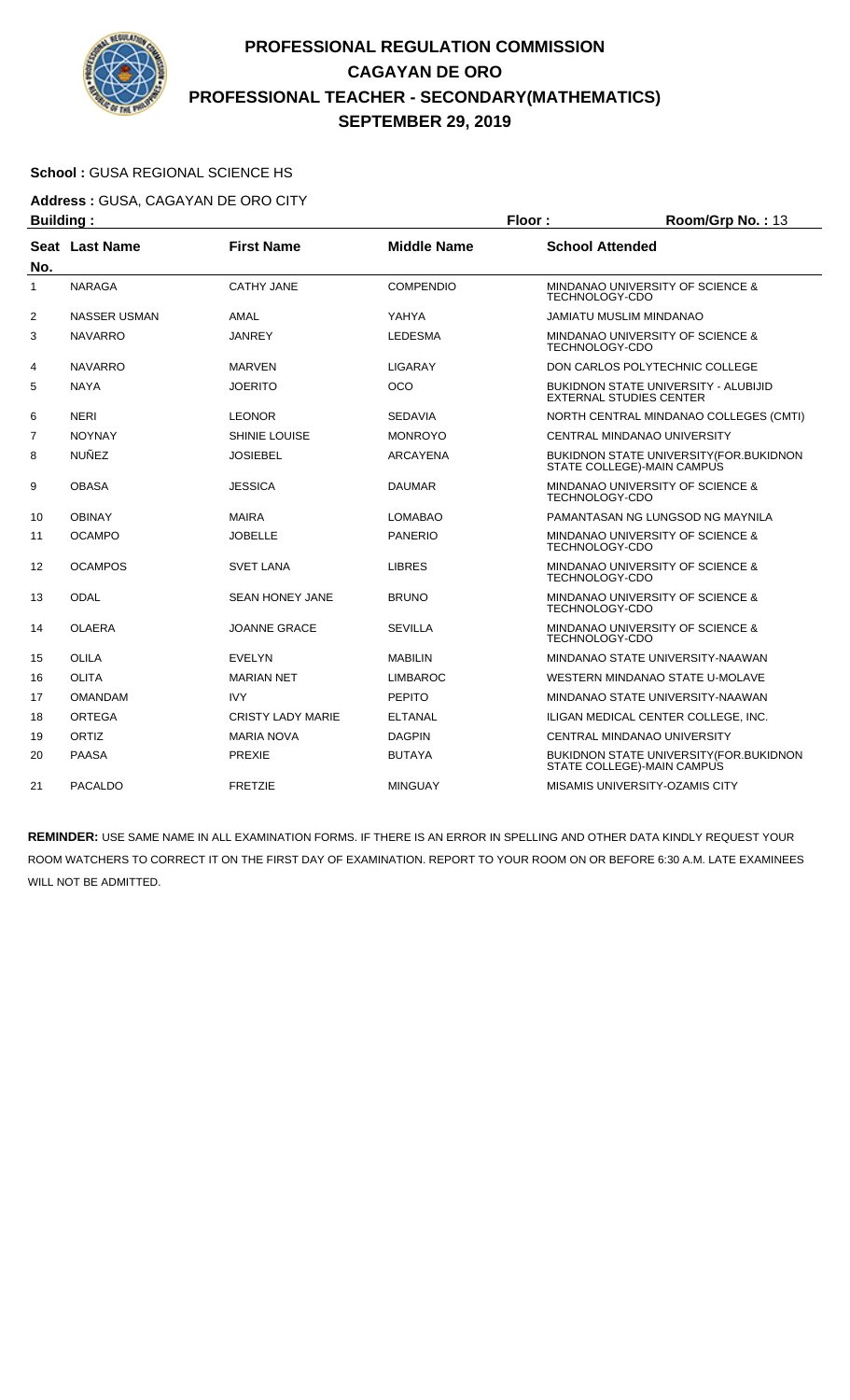

### **School :** GUSA REGIONAL SCIENCE HS

**Address :** GUSA, CAGAYAN DE ORO CITY

| <b>Building:</b> |                    |                       |                    | Floor:                   | Room/Grp No.: 14                                                               |
|------------------|--------------------|-----------------------|--------------------|--------------------------|--------------------------------------------------------------------------------|
|                  | Seat Last Name     | <b>First Name</b>     | <b>Middle Name</b> | <b>School Attended</b>   |                                                                                |
| No.              |                    |                       |                    |                          |                                                                                |
| 1                | <b>PACQUIAO</b>    | <b>FRANKLIN REY</b>   | <b>ALERTA</b>      | <b>XAVIER UNIVERSITY</b> |                                                                                |
| $\overline{2}$   | <b>PADOR</b>       | <b>FRANCIS CYRIL</b>  | <b>CURAY</b>       |                          | DON CARLOS POLYTECHNIC COLLEGE                                                 |
| 3                | <b>PAGHASIAN</b>   | <b>MANUELITO</b>      | <b>JOROZ</b>       |                          | <b>ILIGAN CAPITOL COLLEGE</b>                                                  |
| 4                | <b>PAHILAN</b>     | LIEZEL                | <b>JASMIN</b>      |                          | LICEO DE CAGAYAN UNIVERSITY                                                    |
| 5                | PALAWAN            | <b>JAHANISAH</b>      | <b>BARIMBINGAN</b> | <b>FOUNDATION-MARAWI</b> | SENATOR NINOY AQUINO COLLEGE                                                   |
| 6                | <b>PALUBAG</b>     | ANGEL                 | <b>LOPEZ</b>       |                          | WESTERN MINDANAO STATE U-MOLAVE                                                |
| $\overline{7}$   | <b>PAMPILO</b>     | <b>MARY CHARLYN</b>   | <b>MACATIPON</b>   |                          | MINDANAO STATE UNIVERSITY-MARAWI CITY                                          |
| 8                | PANTALLANO         | <b>FELIPE</b>         | <b>SIMILLA</b>     |                          | CAGAYAN DE ORO COLLEGE                                                         |
| 9                | <b>PARCON</b>      | <b>JONNA</b>          | <b>CAPEÑA</b>      |                          | <b>BUKIDNON STATE UNIVERSITY (FOR. BUKIDNON)</b><br>STATE COLLEGE)-MAIN CAMPUS |
| 10               | PARMISANO          | MA, ANNA CECILIA      | ZAGADO             | TECHNOLOGY-CDO           | MINDANAO UNIVERSITY OF SCIENCE &                                               |
| 11               | PASANDALAN         | <b>SITTIE AISAH</b>   | <b>MANTOYAN</b>    |                          | KHADIJAH MOHAMMAD ISLAMIC ACADEMY                                              |
| 12               | <b>PATILAN</b>     | <b>MARY GRACE</b>     | <b>PALASOL</b>     | OF TECHNOLOGY            | MINDANAO STATE UNIVERSITY-ILIGAN INSTITUTE                                     |
| 13               | <b>PAUSANOS</b>    | CARLO                 | <b>BERGADO</b>     |                          | CENTRAL MINDANAO UNIVERSITY                                                    |
| 14               | <b>PAYOT</b>       | <b>ROSEMARIE JEAN</b> | <b>POLONGASA</b>   |                          | <b>BUKIDNON STATE UNIVERSITY - MOGCHS</b><br><b>EXTERNAL STUDIES CENTER</b>    |
| 15               | PELARCA            | <b>ROEL</b>           | <b>CLEOPAS</b>     |                          | DON CARLOS POLYTECHNIC COLLEGE                                                 |
| 16               | PELENIO            | <b>MERLITA</b>        | <b>BORJA</b>       |                          | CAMIGUIN POLYTECHNIC STATE COLLEGE                                             |
| 17               | <b>PENDIAMAN</b>   | <b>SITTIE AYNA</b>    | <b>BALA</b>        |                          | MINDANAO STATE UNIVERSITY-MARAWI CITY                                          |
| 18               | <b>PENDON</b>      | CHERRY JANE           | NIÑAL              |                          | CENTRAL MINDANAO UNIVERSITY                                                    |
| 19               | PEROCHO            | <b>ROVIC</b>          | <b>ESCOBAL</b>     | OF TECHNOLOGY            | MINDANAO STATE UNIVERSITY-ILIGAN INSTITUTE                                     |
| 20               | <b>PIENSINABIS</b> | <b>KHRIS NAH</b>      | <b>DELLO</b>       | <b>TECHNOLOGY-CDO</b>    | MINDANAO UNIVERSITY OF SCIENCE &                                               |
| 21               | <b>PLANTAR</b>     | <b>JENNIFER</b>       | <b>RESPONDO</b>    |                          | NORTH CENTRAL MINDANAO COLLEGES (CMTI)                                         |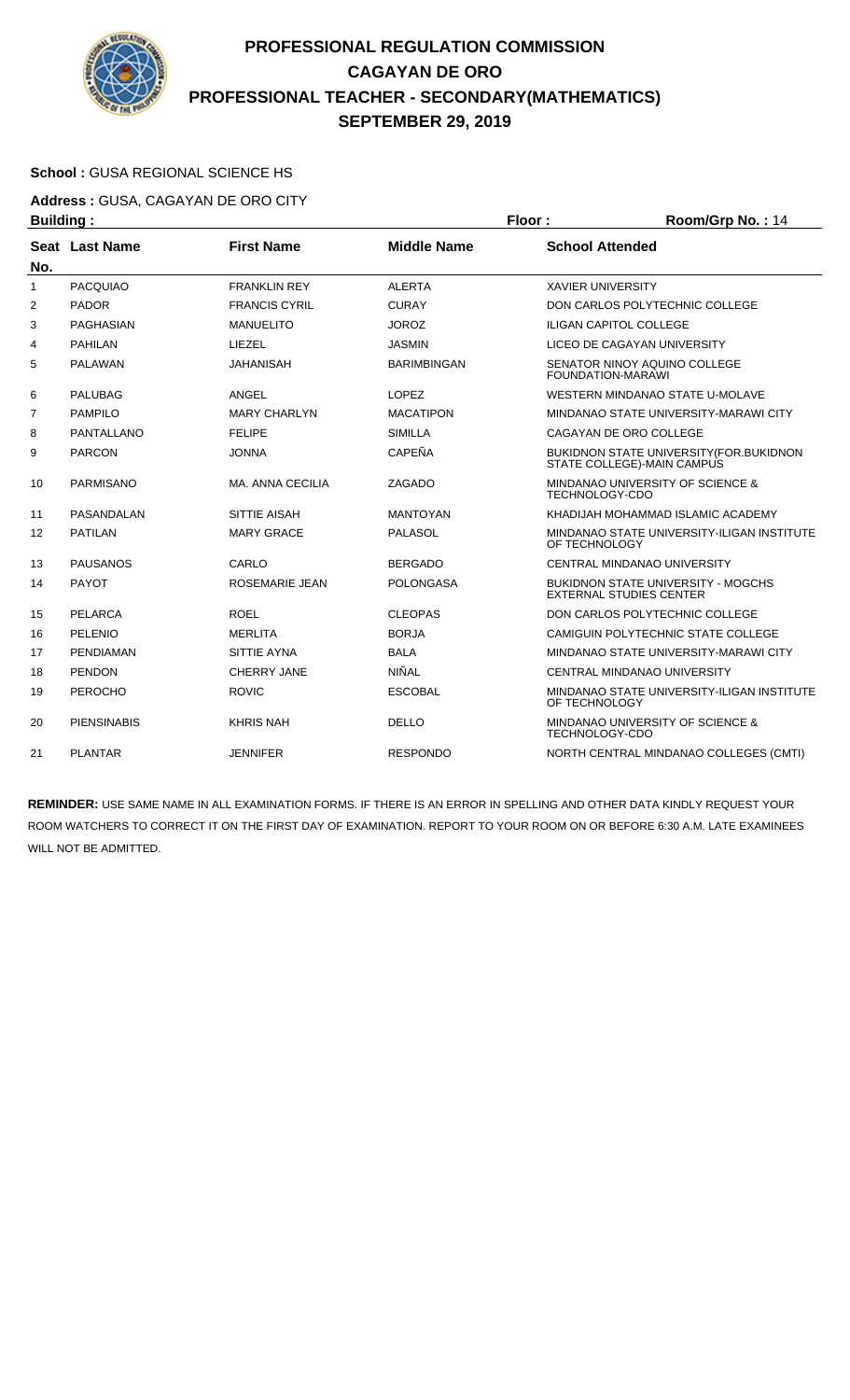

### **School :** GUSA REGIONAL SCIENCE HS

**Address :** GUSA, CAGAYAN DE ORO CITY **Building : Floor : Room/Grp No. : 15** 

| sananig i      |                  |                       |                    |                                                                              |
|----------------|------------------|-----------------------|--------------------|------------------------------------------------------------------------------|
| No.            | Seat Last Name   | <b>First Name</b>     | <b>Middle Name</b> | <b>School Attended</b>                                                       |
| $\mathbf{1}$   | <b>PRESAS</b>    | <b>LYCEN</b>          | <b>JUMAWID</b>     | LICEO DE CAGAYAN UNIVERSITY                                                  |
| $\overline{2}$ | <b>PRESTO</b>    | <b>JEMIMAH GRACE</b>  | <b>BALATERO</b>    | MINDANAO STATE UNIVERSITY-ILIGAN INSTITUTE<br>OF TECHNOLOGY                  |
| 3              | QUIÑA            | <b>JUDY ANN</b>       | <b>SULATAN</b>     | SAN ISIDRO COLLEGE                                                           |
| 4              | QUIRINO          | <b>EDELYN</b>         | CAAYAMAN           | <b>BUKIDNON STATE UNIVERSITY (FOR.BUKIDNON</b><br>STATE COLLEGE)-MAIN CAMPUS |
| 5              | <b>QUIRONG</b>   | <b>JAHZIEL</b>        | <b>RAMIREZ</b>     | HINATUAN SOUTHERN COLLEGE (for.USP)                                          |
| 6              | RAIZ             | <b>AQUIA JANE</b>     | <b>OBSIOMA</b>     | CENTRAL MINDANAO UNIVERSITY                                                  |
| 7              | <b>RAMA</b>      | <b>FE MARIE</b>       | <b>INTIG</b>       | MINDANAO STATE UNIVERSITY-ILIGAN INSTITUTE<br>OF TECHNOLOGY                  |
| 8              | <b>RAMONAL</b>   | <b>ENNA MAE</b>       | <b>CAJES</b>       | MINDANAO UNIVERSITY OF SCIENCE &<br><b>TECHNOLOGY-CDO</b>                    |
| 9              | <b>RAMOSO</b>    | <b>ARNULFO</b>        | <b>DAMASING</b>    | CAGAYAN DE ORO COLLEGE                                                       |
| 10             | <b>RANGAIG</b>   | <b>TAHANY</b>         | ASGAR              | MINDANAO STATE UNIVERSITY-ILIGAN INSTITUTE<br>OF TECHNOLOGY                  |
| 11             | <b>REBUSTO</b>   | <b>APRIL GIBB</b>     | <b>ALDEMA</b>      | BUKIDNON STATE UNIVERSITY (FOR.BUKIDNON<br>STATE COLLEGE)-MAIN CAMPUS        |
| 12             | <b>REBUTA</b>    | <b>LOVELY MAE</b>     | <b>GALERA</b>      | CAPITOL UNIVERSITY (for.CAGAYAN CAPITOL<br>COLL.)                            |
| 13             | <b>REGIS</b>     | <b>JOHN REY</b>       | <b>DECIERDO</b>    | <b>CENTRAL MINDANAO UNIVERSITY</b>                                           |
| 14             | <b>REMOLLO</b>   | <b>RYAN DIRK</b>      | <b>DARCERA</b>     | ANDRES BONIFACIO COLLEGE                                                     |
| 15             | <b>RETES</b>     | <b>GINA</b>           | PABILLARAN         | SAN ESTANISLAO KOSTKA COLLEGE                                                |
| 16             | <b>RICO</b>      | <b>JANAH MARIE</b>    | <b>LIZA</b>        | MINDANAO STATE UNIVERSITY-ILIGAN INSTITUTE<br>OF TECHNOLOGY                  |
| 17             | <b>ROBLES</b>    | <b>ANALYN</b>         | <b>LOOD</b>        | COLEGIO DE SAN FRANCISCO JAVIER                                              |
| 18             | <b>ROJO</b>      | <b>RHOMAL</b>         |                    | DON CARLOS POLYTECHNIC COLLEGE                                               |
| 19             | <b>ROLLORATA</b> | <b>RALPH EMMANUEL</b> | <b>PEROCHO</b>     | MINDANAO STATE UNIVERSITY-ILIGAN INSTITUTE<br>OF TECHNOLOGY                  |
| 20             | <b>RONDA</b>     | <b>ANIRAH</b>         | <b>PANSAR</b>      | SAINT MICHAEL'S COLLEGE-ILIGAN CITY                                          |
| 21             | <b>ROSALES</b>   | <b>CYRILLE MAE</b>    | DE LA CRUZ         | MINDANAO UNIVERSITY OF SCIENCE &<br>TECHNOLOGY-CDO                           |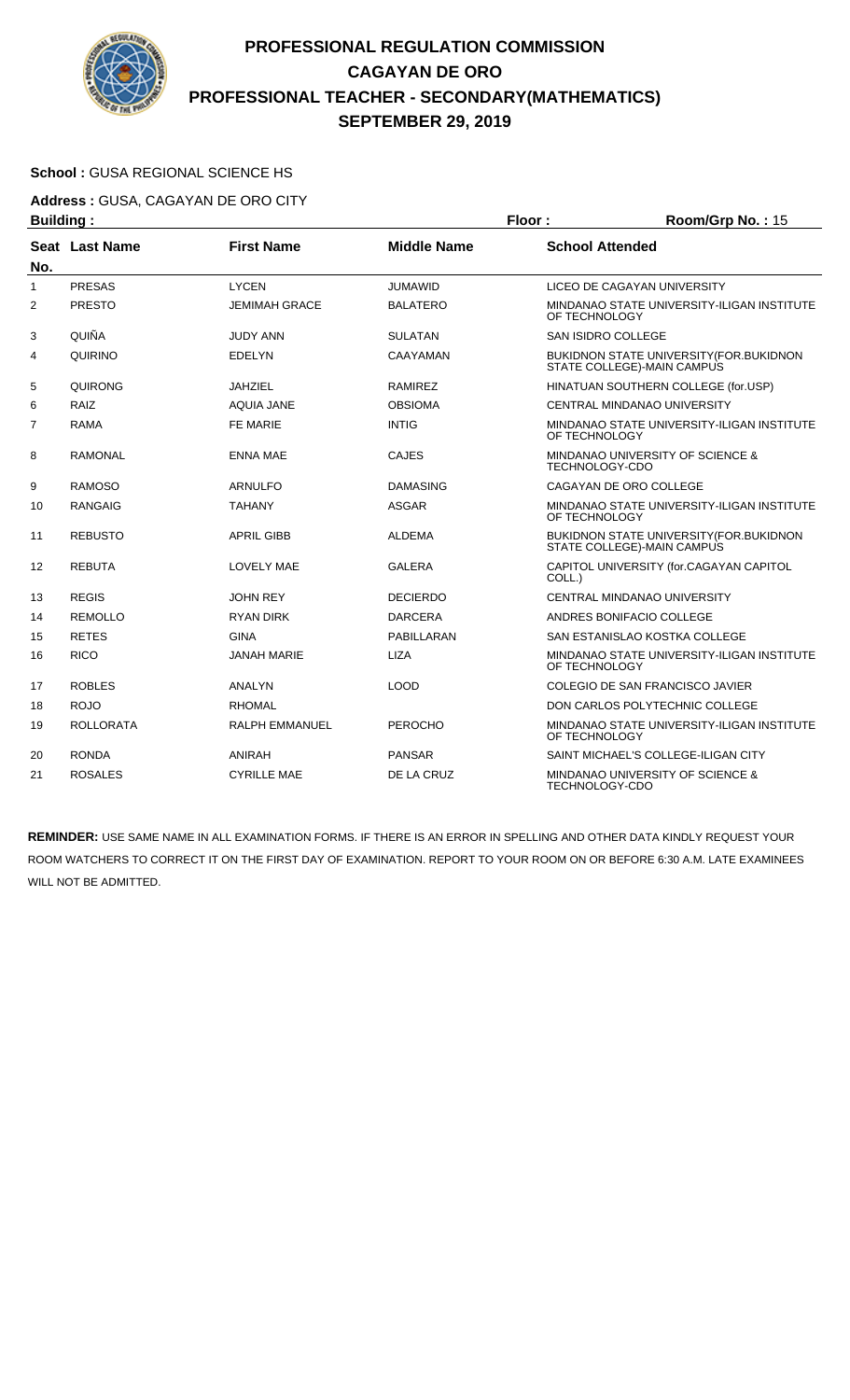

### **School :** GUSA REGIONAL SCIENCE HS

**Address :** GUSA, CAGAYAN DE ORO CITY **Building : Floor : Room/Grp No. : 16** 

| .              |                 |                        |                    |                                                                                |
|----------------|-----------------|------------------------|--------------------|--------------------------------------------------------------------------------|
| No.            | Seat Last Name  | <b>First Name</b>      | <b>Middle Name</b> | <b>School Attended</b>                                                         |
| 1              | <b>RUBI</b>     | <b>MAY ANN</b>         | <b>GONO</b>        | MINDANAO UNIVERSITY OF SCIENCE &<br><b>TECHNOLOGY-CDO</b>                      |
| 2              | <b>RUBIO</b>    | SHEILA MAE             | VILLANUEVA         | MISAMIS UNIVERSITY-OZAMIS CITY                                                 |
| 3              | <b>RUIZ</b>     | <b>CHARIZE</b>         | LADRADA            | MINDANAO UNIVERSITY OF SCIENCE &<br><b>TECHNOLOGY-CDO</b>                      |
| 4              | <b>SABURAO</b>  | <b>CHERRY PINK</b>     | <b>LAGO</b>        | MINDANAO UNIVERSITY OF SCIENCE &<br><b>TECHNOLOGY-CDO</b>                      |
| 5              | <b>SACAY</b>    | <b>EMILY</b>           | SANDOVAL           | MINDANAO STATE UNIVERSITY-NAAWAN                                               |
| 6              | <b>SACLOTE</b>  | <b>STEVEN</b>          |                    | MINDANAO UNIVERSITY OF SCIENCE &<br><b>TECHNOLOGY-CDO</b>                      |
| $\overline{7}$ | <b>SAJOL</b>    | <b>MARIEL</b>          | <b>PIQUERO</b>     | CENTRAL MINDANAO UNIVERSITY                                                    |
| 8              | <b>SALATAN</b>  | SHEILA MAE             | <b>LACISTE</b>     | BUKIDNON STATE UNIVERSITY (FOR. BUKIDNON<br>STATE COLLEGE)-MAIN CAMPUS         |
| 9              | <b>SALIRING</b> | <b>NECASIO JR</b>      | <b>TACBOBO</b>     | MINDANAO STATE UNIVERSITY-NAAWAN                                               |
| 10             | SALUNGAYAN      | <b>RUNNIE MHEL</b>     | <b>PATALINGHUG</b> | CAGAYAN DE ORO COLLEGE                                                         |
| 11             | <b>SALVA</b>    | <b>EDILJE</b>          | <b>BUTALID</b>     | MINDANAO UNIVERSITY OF SCIENCE &<br><b>TECHNOLOGY-CDO</b>                      |
| 12             | <b>SARABIA</b>  | <b>CZARHISSE</b>       | <b>FUENTES</b>     | <b>WESTERN MINDANAO STATE U-MOLAVE</b>                                         |
| 13             | <b>SARIP</b>    | <b>JAMEL</b>           | <b>MARUHOM</b>     | <b>MARAWI ISLAMIC COLLEGE</b>                                                  |
| 14             | <b>SAYSON</b>   | <b>RUSSEL SETH</b>     | <b>TOLINERO</b>    | <b>XAVIER UNIVERSITY</b>                                                       |
| 15             | <b>SERRANO</b>  | <b>AUGUSTINE URIEL</b> | <b>PAGAS</b>       | <b>XAVIER UNIVERSITY</b>                                                       |
| 16             | <b>SHAIK</b>    | <b>ANDIS</b>           | <b>TAROTAWAN</b>   | <b>BUKIDNON STATE UNIVERSITY (FOR. BUKIDNON)</b><br>STATE COLLEGE)-MAIN CAMPUS |
| 17             | <b>SHARIF</b>   | <b>GEMMAFE</b>         | <b>BEDIA</b>       | MINDANAO STATE UNIVERSITY-MARAWI CITY                                          |
| 18             | <b>SIMBAN</b>   | <b>JAMILLAH</b>        | <b>DIANGCA</b>     | SENATOR NINOY AQUINO COLLEGE<br>FOUNDATION-MARAWI                              |
| 19             | <b>SISON</b>    | <b>ANGEL DARREN</b>    | <b>CAMINGAWAN</b>  | CENTRAL MINDANAO UNIVERSITY                                                    |
| 20             | <b>SOLAS</b>    | <b>MARY ELIZABETH</b>  | <b>ESTABAS</b>     | MINDANAO STATE UNIVERSITY-MARAWI CITY                                          |
| 21             | <b>SOLON</b>    | <b>EMANUEL</b>         | <b>SABANDAL</b>    | WESTERN MINDANAO STATE U-AURORA                                                |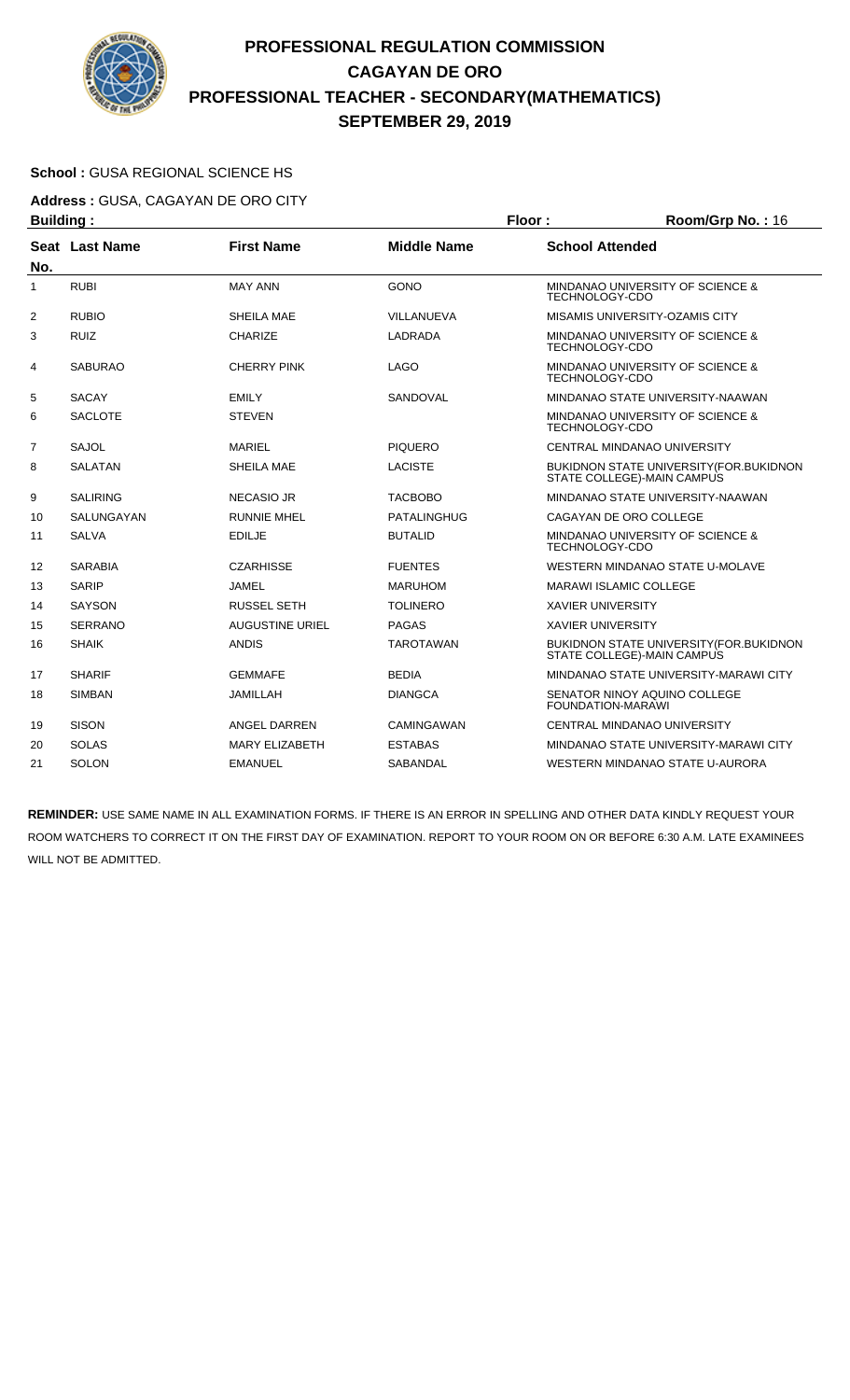

### **School :** GUSA REGIONAL SCIENCE HS

**Address :** GUSA, CAGAYAN DE ORO CITY **Building : Floor : Floor : Room/Grp No. : 17** 

| sananig i      |                   |                        |                    |                                                                 |
|----------------|-------------------|------------------------|--------------------|-----------------------------------------------------------------|
| No.            | Seat Last Name    | <b>First Name</b>      | <b>Middle Name</b> | <b>School Attended</b>                                          |
| 1              | <b>SOMBILON</b>   | <b>KENT DARYL</b>      | <b>MACADILDIG</b>  | MINDANAO STATE UNIVERSITY-ILIGAN INSTITUTE<br>OF TECHNOLOGY     |
| $\overline{2}$ | <b>SUAN</b>       | <b>IRA MAE</b>         | <b>GERVACIO</b>    | MINDANAO UNIVERSITY OF SCIENCE &<br><b>TECHNOLOGY-CDO</b>       |
| 3              | <b>SUJERO</b>     | <b>CHRISTEUS VON</b>   | <b>SANTILLAN</b>   | CAPITOL UNIVERSITY (for.CAGAYAN CAPITOL<br>COLL.)               |
| 4              | <b>SUJETADO</b>   | SHEINA MAE             | <b>SUBTENIENTE</b> | DON CARLOS POLYTECHNIC COLLEGE                                  |
| 5              | <b>SUMALPONG</b>  | <b>ANNA LOU</b>        | ARADO              | MINDANAO STATE UNIVERSITY-MARAWI CITY                           |
| 6              | <b>SUMANPAN</b>   | <b>CHRISTINE JOY</b>   | <b>LIGAN</b>       | CHRIST THE KING COLLEGE-GINGOOG CITY                            |
| 7              | <b>SUMBILON</b>   | <b>REISID MAY</b>      | <b>BUCOD</b>       | <b>XAVIER UNIVERSITY</b>                                        |
| 8              | <b>SUMODLAYON</b> | <b>IVY GRACE</b>       | <b>FANTONIAL</b>   | MINDANAO STATE UNIVERSITY-NAAWAN                                |
| 9              | <b>TABLAZON</b>   | <b>JOCEL FEL</b>       | <b>ADORACION</b>   | CENTRAL MINDANAO UNIVERSITY                                     |
| 10             | <b>TADLE</b>      | <b>JAZMEA NICKLE</b>   | <b>CALING</b>      | CAGAYAN DE ORO COLLEGE                                          |
| 11             | <b>TAGANOS</b>    | <b>FERNANDO JR</b>     | SOTTO              | MINDANAO STATE UNIVERSITY-ILIGAN INSTITUTE<br>OF TECHNOLOGY     |
| 12             | <b>TAGULAO</b>    | <b>BRIAN CLEMENT</b>   | <b>CURAN</b>       | MINDANAO UNIVERSITY OF SCIENCE &<br>TECHNOLOGY-CDO              |
| 13             | <b>TAMPOS</b>     | <b>TRIWYN</b>          | <b>EGONIA</b>      | DON CARLOS POLYTECHNIC COLLEGE                                  |
| 14             | <b>TAPALES</b>    | <b>STEPHANIE GRACE</b> | <b>BONGGOLTO</b>   | MINDANAO STATE UNIVERSITY-NAAWAN                                |
| 15             | <b>TAPAYAN</b>    | <b>MAY PRINCESS</b>    | <b>GABISAY</b>     | <b>CENTRAL MINDANAO UNIVERSITY</b>                              |
| 16             | <b>TARRANZA</b>   | <b>TYRONE</b>          | <b>AZARCON</b>     | MINDANAO STATE UNIVERSITY-ILIGAN INSTITUTE<br>OF TECHNOLOGY     |
| 17             | <b>TEORO</b>      | ANGELICA               | <b>ALESTRE</b>     | MINDANAO STATE UNIVERSITY-NAAWAN                                |
| 18             | <b>TINGGA</b>     | <b>GOLDEN FE</b>       | <b>RATERTA</b>     | NORTHERN BUKIDNON COMM. COLL. (FRLY<br>MANOLO FORT. COMM. COLL) |
| 19             | <b>TION</b>       | <b>KRIZZA</b>          | <b>MAESTRADO</b>   | SAINT PETER COLLEGE-BALINGASAG                                  |
| 20             | <b>TORIBIO</b>    | <b>IRINA LOI</b>       | <b>SERRAN</b>      | MINDANAO UNIVERSITY OF SCIENCE &<br><b>TECHNOLOGY-CDO</b>       |
| 21             | <b>TORRALBA</b>   | LISA BUENA             | <b>MARTINEZ</b>    | CAGAYAN DE ORO COLLEGE                                          |